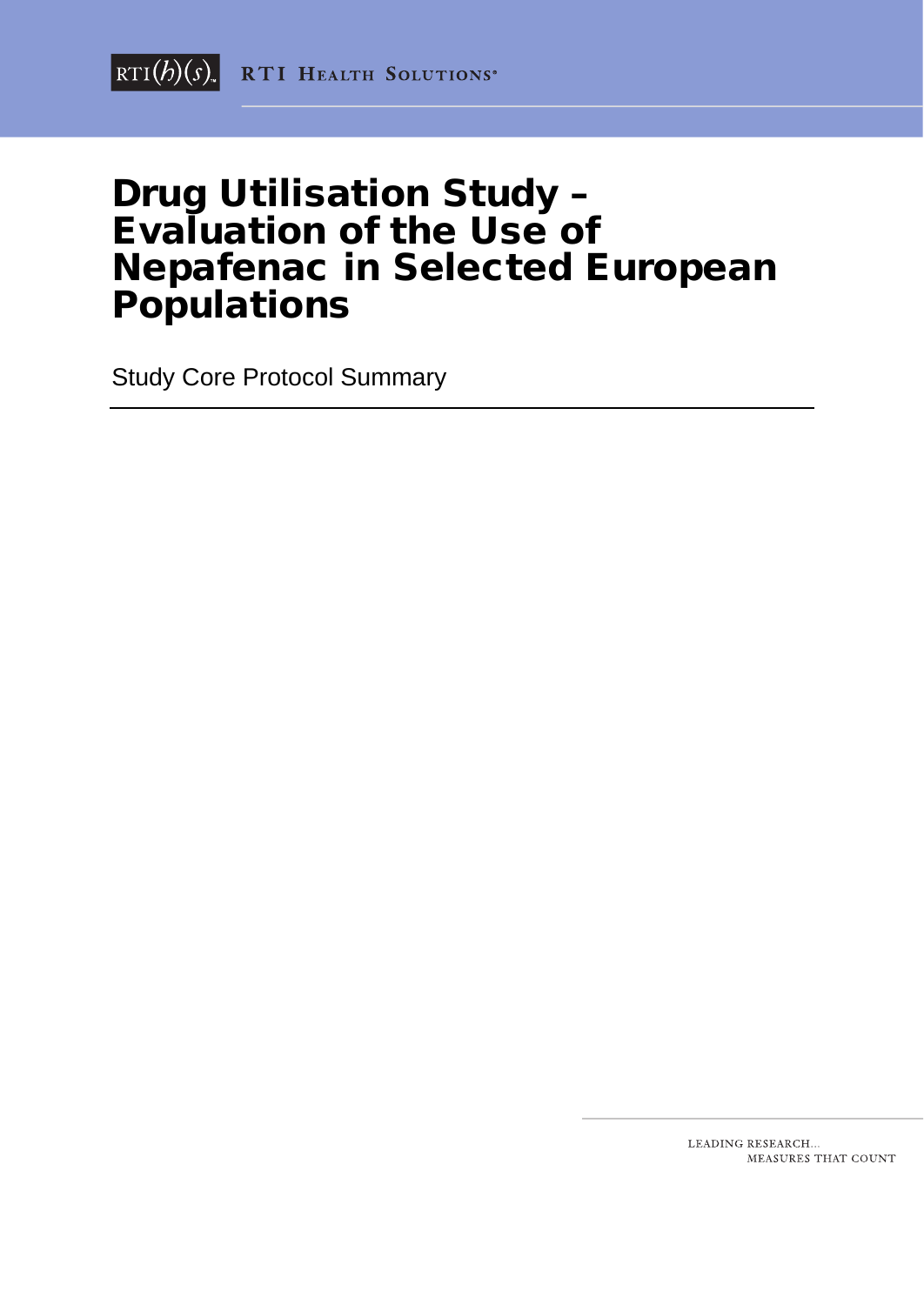# **ABSTRACT**

# **Title**

Evaluation of the Use of Nepafenac in Selected European Populations

# **Rationale and Background**

Nepafenac (Nevanac) is an ophthalmic non-steroidal agent that has been available for some time for the prevention and treatment of postoperative pain and inflammation after cataract surgery. It is prescribed in hospitals or ophthalmology clinics. In December 2011, the European Commission approved a new indication: to reduce the risk of macular oedema after cataract surgery in patients with diabetes. Launch in Europe is anticipated in 2012. For this indication, nepafenac is to be prescribed by ophthalmologists in an outpatient setting for a treatment duration up to 60 days.

The European Medicines Agency (EMA) is concerned about potential off-label use of nepafenac, and Alcon has agreed with the EMA to conduct a drug utilisation study to characterise off-label use. Other selected ophthalmic non-steroidal anti-inflammatory drugs (NSAIDs), such as bromfenac, will be included in the study to contextualize findings.

# **Research Question and Objectives**

- To describe the characteristics of nepafenac users (e.g., demographics, medical history including concurrent ocular and systemic diseases, and use of other medications pre and post nepafenac start)
- To characterise off-label nepafenac use
	- − Use not associated with cataract surgery (patients with and without diabetes)
	- − Use associated with cataract surgery longer than 21 days in patients without diabetes or longer than 60 days per eye in patients with diabetes
	- − Use in individuals aged less than 19 years
- In a similar manner, to describe the characteristics of users of other selected individual ophthalmic NSAIDs, such as bromfenac, and the use of those drugs

# **Study Design**

This will be a cohort study of users of nepafenac and users of other selected ophthalmic NSAIDs.

# **Population**

The study will be conducted in the network of databases from the National Health Databases in Denmark and the PHARMO Record Linkage System database (PHARMO-RLS) of the PHARMO Institute for Drug Outcomes Research in the Netherlands.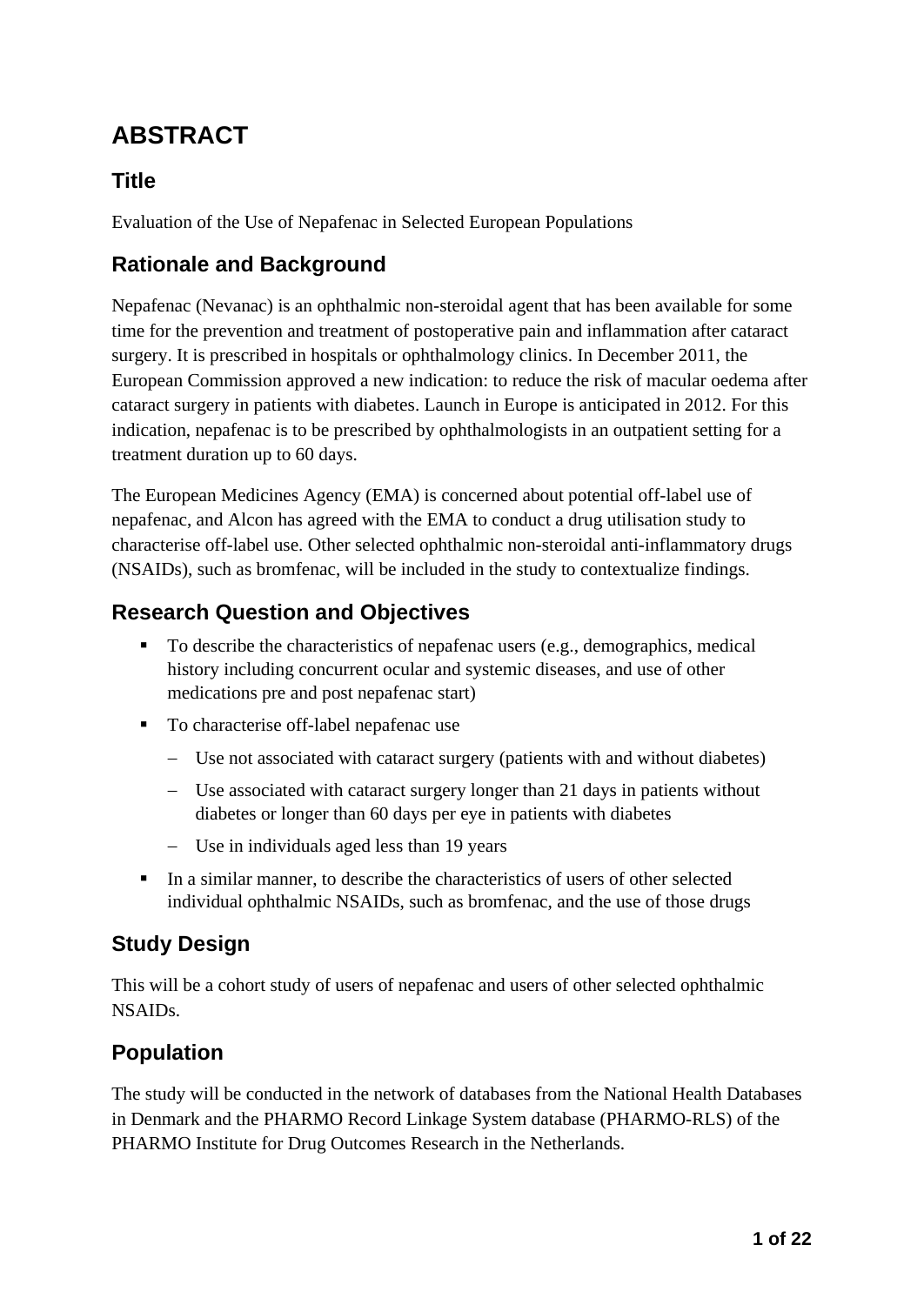The study cohort will consist of new users of nepafenac and new users of other selected ophthalmic NSAIDs with at least 6 months of previous enrolment in the database. No exclusion criteria will be applied. Each member of the study cohort will be followed from the cohort entry date to the earliest of the following dates:

- 60 days after the last prescription of a drug of interest
- $\blacksquare$  End of the study period
- **Death**
- Disenrolment from the database

### **Variables**

*Exposure* will be based on dispensed prescriptions. Whenever available, the duration of exposure will be based on days of supply; otherwise, it will be estimated as up to 30 days per bottle, based on the volume of the vial and the recommended dosage. Drugs will be assessed individually.

The *medical condition associated* with nepafenac or other ophthalmic NSAIDs will be derived from diagnoses and procedures around the prescription dispensing date.

Patient characteristics of interest are age, sex, selected comorbidities, and concomitant medications.

# **Data Sources**

#### *National Health Databases, Denmark*

The centralised Civil Registration System in Denmark enables identification of each person in the entire Danish population and the possibility of linkage to all Danish registries containing civil registration numbers, such as the Danish National Registry of Patients, Danish National Prescription Database, Prescription Databases of the Central Denmark Region, and the Danish Registry of Causes of Death.

#### *PHARMO, the Netherlands*

The PHARMO Institute for Drug Outcomes Research has a network of databases that includes complete patient-level information on patient demographics, mortality, in-hospital and ambulatory drug dispensing, hospital morbidity, clinical laboratory test results, pathology reports, and general practitioner for 3.2 million community-dwelling inhabitants.

# **Data Analysis**

The analysis will be descriptive.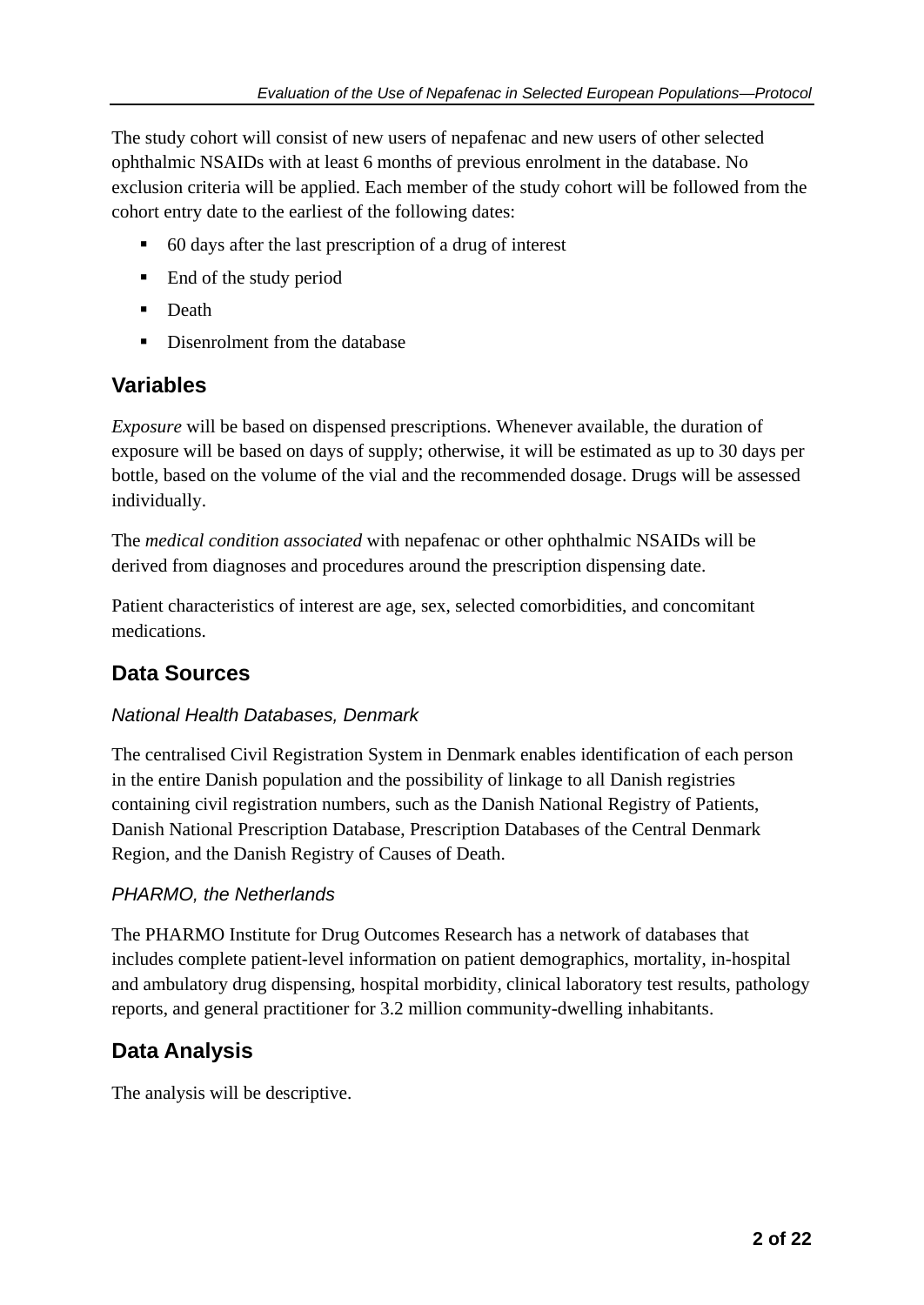#### *Baseline Analysis*

- At the cohort entry date, characteristics of users of nepafenac and users of other selected ophthalmic NSAIDs will be assessed based on review of data from 6 months prior to that date.
- Medical condition associated with use of nepafenac or other selected ophthalmic NSAIDs will be assessed.

#### *Treatment Period Analysis*

- Evaluation of patterns of duration of prescriptions for nepafenac or other ophthalmic NSAIDs, focusing on (1) use longer than 3 weeks among patients without diabetes and with recent cataract surgery or (2) use longer than 60 days among patients with diabetes with recent cataract surgery
- Evaluation of patterns of duration of prescriptions for nepafenac or other ophthalmic NSAIDs in patients without previous cataract surgery
- Evaluation of the proportion of patients using specific medications during treatment with nepafenac or other ophthalmic NSAIDs.

# **AMENDMENTS AND UPDATES**

Not applicable.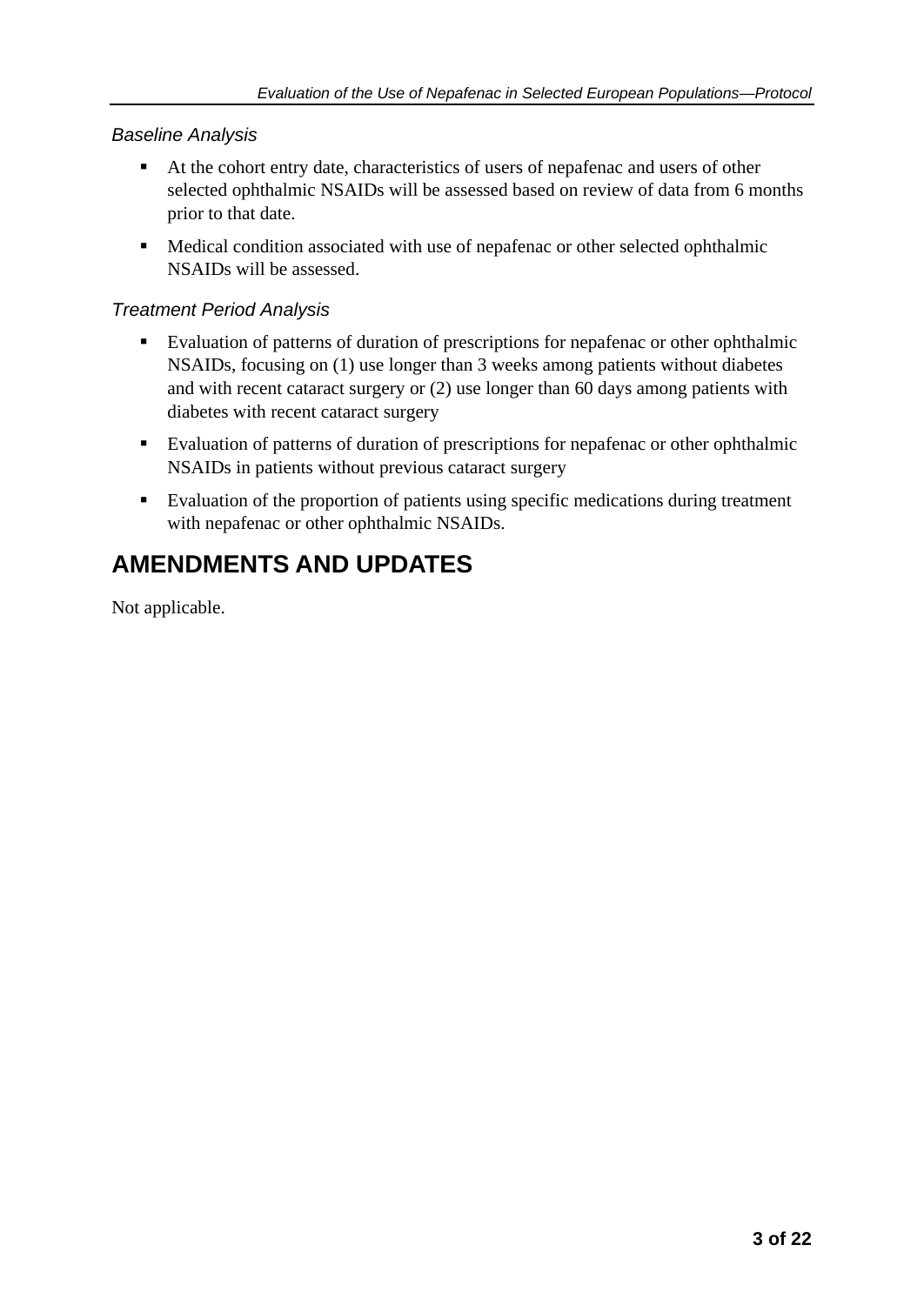# **1 RATIONALE AND BACKGROUND**

Nepafenac is a topical ophthalmic non-steroidal anti-inflammatory pro-drug that is converted in the eye to the non-steroidal anti-inflammatory drug (NSAID) amfenac. In Europe, it has been approved for (1) prevention and treatment of postoperative pain and inflammation associated with cataract surgery in adults—to be used from the day prior to surgery to up to 21 days after the surgery (approval in December 2007)—and (2) reduction in the risk of postoperative macular oedema associated with cataract surgery in adult patients with diabetes—to be used from the day prior to the surgery to up to 60 days after the surgery (approval in December 2011). With the approval of the second indication, the European Medicines Agency (EMA) requested Alcon to conduct a drug utilisation study, this goal of which is to describe the off-label use of nepafenac. After systematic assessment of availability of information and the use of nepafenac in candidate databases, it is recommended that the drug utilisation study be conducted using the Danish National Registry of Patients (Denmark) and PHARMO medical record linkage system (the Netherlands).

This protocol describes the proposed drug utilisation study in Denmark and the Netherlands. Other selected individual ophthalmic NSAIDs, such as bromfenac, will be included in the study to provide context to the assessment of nepafenac off-label use.

# **2 RESEARCH QUESTION AND OBJECTIVES**

- To describe the characteristics of nepafenac users (e.g., demographics, medical history including concurrent ocular and systemic diseases, and use of other medications pre and post nepafenac start)
- To characterise off-label nepafenac use
	- − Use not associated with cataract surgery (patients with and without diabetes)
	- − Use associated with cataract surgery longer than 21 days in patients without diabetes or longer than 60 days per eye in patients with diabetes
	- − Use in individuals aged less than 19 years
- In a similar manner, to describe the characteristics of users of other selected individual ophthalmic NSAIDs, such as bromfenac, and the use of those drugs

# **3 RESEARCH METHODS**

# **3.1 Study Design**

This will be an observational cohort study of users of nepafenac and users of other selected ophthalmic NSAIDs, such as bromfenac.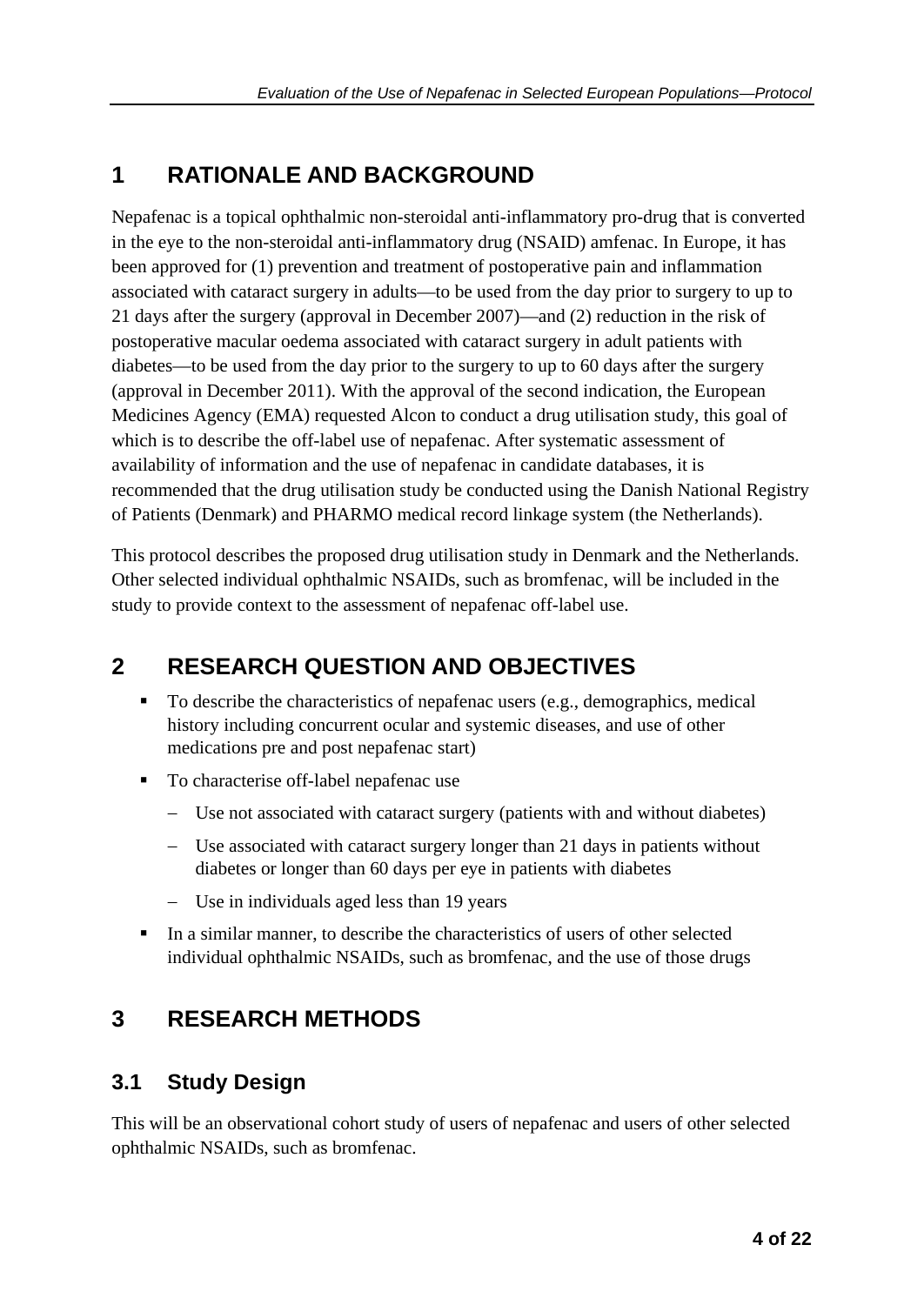# **3.2 Setting**

The study will be conducted in the network of databases from the National Health Databases in Denmark and the PHARMO Record Linkage System database (PHARMO-RLS) of the PHARMO Institute for Drug Outcomes Research in the Netherlands.

Patients will become eligible for cohort entry after 6 months of enrolment in the databases. New use of a drug of interest will be defined as the first prescription for the drug after 6 months free of prescriptions for the specific drug. Follow-up will start with the first new prescription (cohort entry date) and will continue until the earliest of the following dates:

- 60 days after the last prescription for a drug of interest
- End of the study period (estimated to be 15 months after launch for the new indication)
- **Death**
- Disenrolment from the database

The 6 months prior to the cohort entry date will be the baseline period; baseline characteristics will be assessed during this interval.

# **3.3 Variables**

#### *3.3.1 Therapy Episodes*

The drugs of interest will be identified through their Anatomical Therapeutic Classification (ATC) code.

Exposure will be assumed to start on the prescription date, which is the date of the drug dispensing in both data sources. Duration of treatment will be ascertained from days supply information in the prescription data, when this information is available in the database; the exposure episode associated with the prescription will be assumed to finish the last day of the days supply. In the Danish data, no information on days supply is available. In this situation, the duration of treatment will be estimated from the content of the bottle and the posology of the medication.

#### *3.3.2 Medical Condition Associated With Each Therapy Episode*

This condition will be derived from diagnoses and procedures dated within 30 days before or procedures dated within 30 days after the prescription dispensing date:

Scenario 1: the condition (diagnosis or procedure) is dated before the prescription. The patient visits his or her physician, who records the reason for the visit (which will be used as the medical condition associated with the therapy episode) and issues a prescription. The prescription is filled (and dated) a few days later.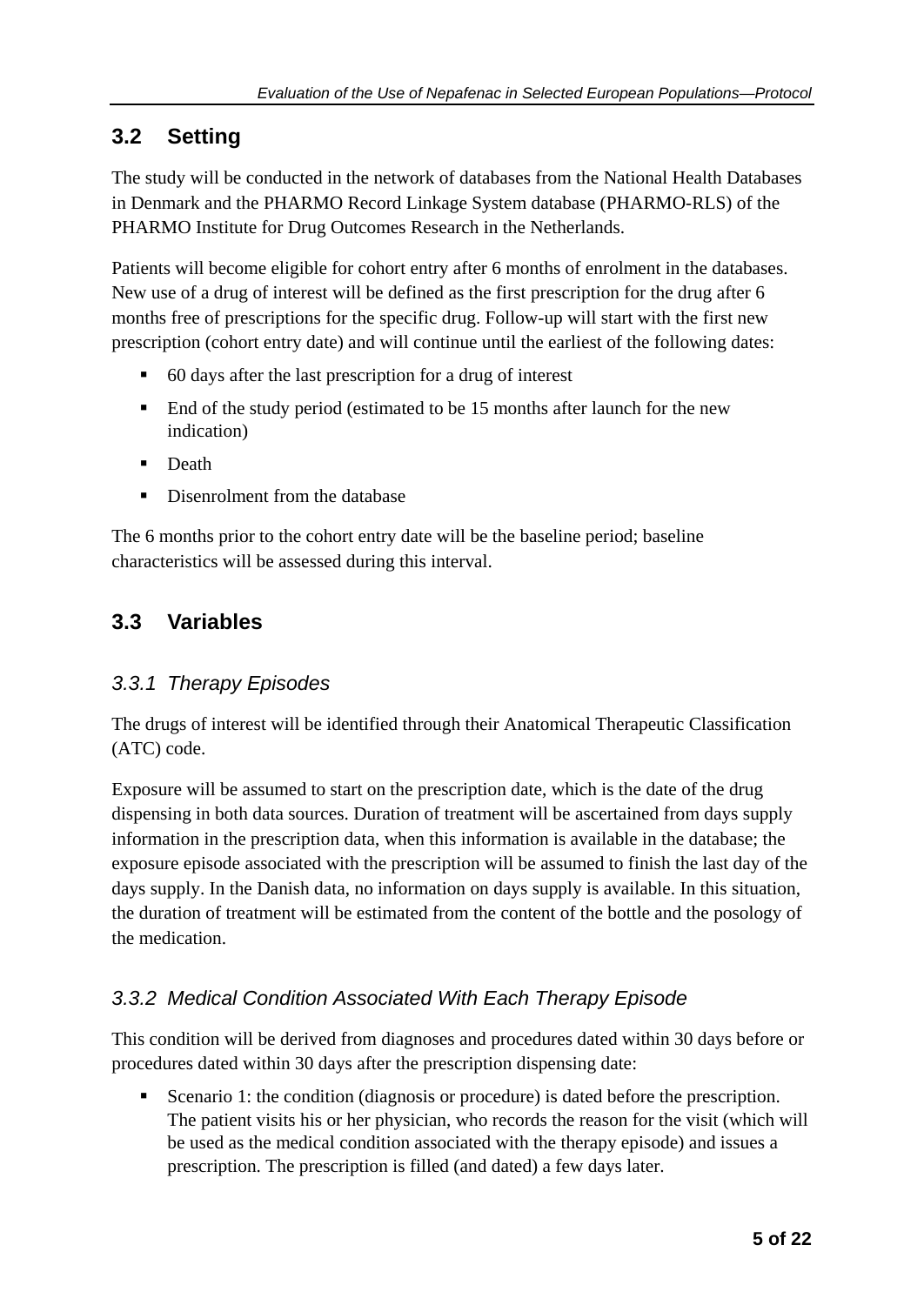Scenario 2: the procedure is dated after the prescription. An ophthalmic surgery or procedure is planned. The patient goes to the clinic for his or her preoperative visit, and the physician issues the prescription. The patient fills the prescription; the procedure (which will be used as the condition associated with the therapy episode) takes place (and is dated) a few days later.

Target conditions for this evaluation are cataract surgery, refractive procedures (photorefractive keratotomy, laser in situ keratotomy, non-specified or other refractive procedures), other ophthalmic procedures, two or more ophthalmic surgeries or procedures, dry eye/Sjögren syndrome, uveitis/iritis, ophthalmic manifestations of allergy, ocular pain, macular oedema, vitreous-related disorders.

If codes for more than one condition are found, including cataract surgery, it will be assumed that the condition associated with the therapy episode was cataract surgery. If there are codes for more than one condition, not including cataract surgery, we will assume the condition associated with the therapy episode is the one closest to the prescription date.

### *3.3.3 Identification of Cataract Surgery, Other Potential Conditions Associated With Therapy Episodes, and Diabetes*

*Cataract surgeries* will be identified from diagnostic and procedure codes. In the Danish registries, cataract surgeries will be captured from hospital discharge records. In the PHARMO-RLS, cataract surgeries will be identified primarily from procedure codes in hospital data. Procedures performed in specialist clinics are not recorded; however, referrals for the surgery and related codes are recorded. To ensure that data capture is complete, in the PHARMO-RLS we will also identify cataract surgeries reported in the outpatient files as referrals and related codes, and through free-text search.

In the present study, it is important to determine whether each enrolled individual had one or both eyes operated and the date of each surgery. When more than one code for cataract surgery per person is present, we will apply the following considerations:

- When codes specify surgery in both eyes, we will assume that both eyes have undergone surgery.
- Because it is atypical to have both eyes operated the same day, we will assume that all codes for cataract surgery with the same date correspond to a single surgery, unless codes specify surgeries on both eyes.
- When codes for two different dates are identified, we will assume two different surgeries occurred, one on each date (regardless of the number of codes for cataract surgery per day).

*Diabetes* status will be ascertained from outpatient and inpatient diagnostic codes for diabetes, diagnostic codes for diabetes complications (e.g., diabetic nephropathy, diabetic retinopathy, diabetic foot), procedural codes for the treatment of such complications (e.g., photocoagulation for diabetic retinopathy), and prescriptions for antidiabetic drugs.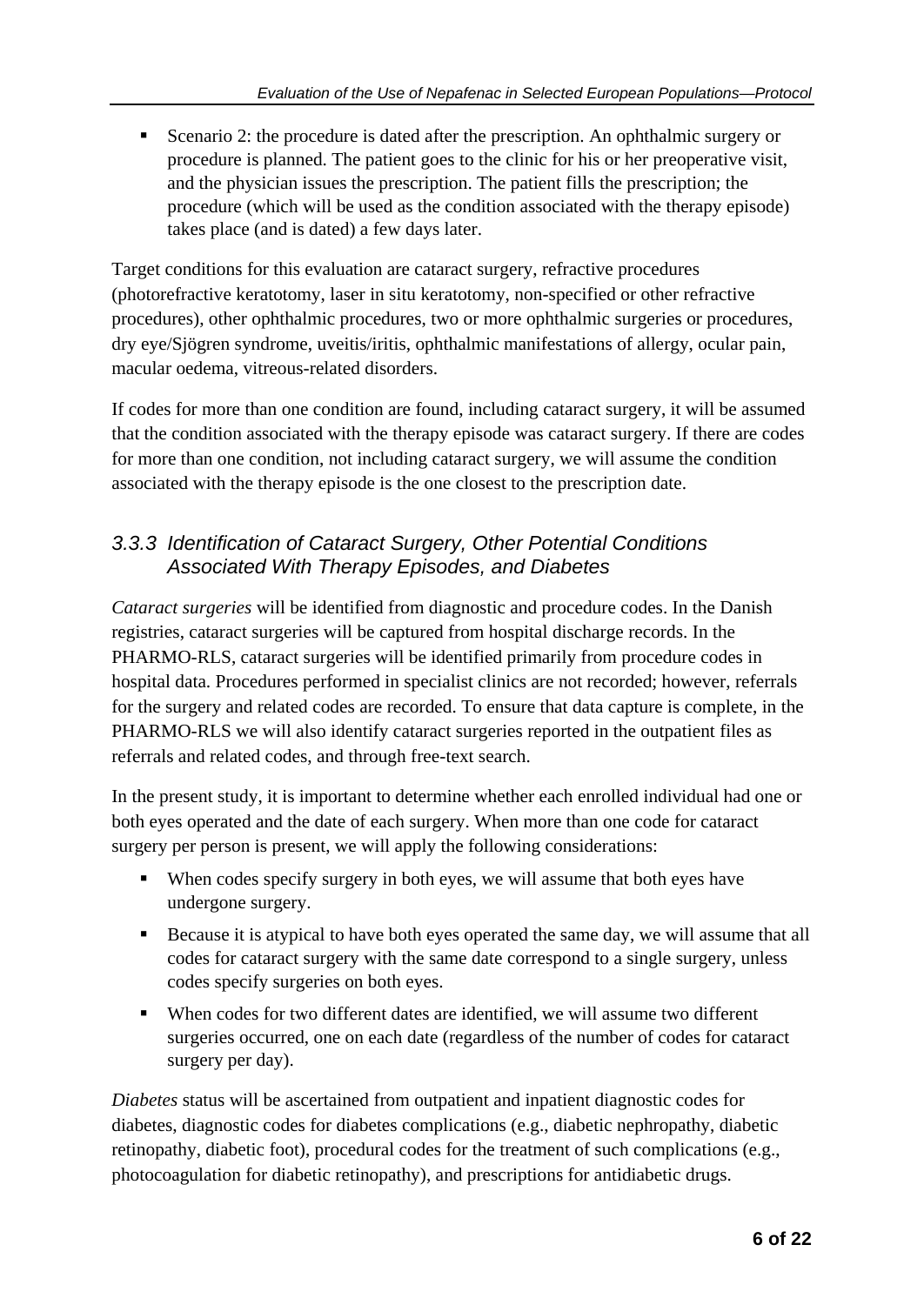#### *3.3.4 Baseline Ophthalmic and Systemic Conditions and Baseline Use Of Medications*

The presence of baseline ophthalmic and systemic conditions will be ascertained from diagnostic or procedural codes during the 6-month baseline period. The characteristics of interest are age, proportion of patients aged  $\geq$  19 years, sex, ophthalmic conditions and procedures, bleeding disorders, and autoimmune disorders (rheumatoid arthritis, ankylosing spondylitis, Behçet's disease, Sjögren syndrome, systemic lupus erythematosus).

Baseline medication use will be ascertained from pharmacy data.

#### *3.3.5 Concomitant Medications*

Ophthalmic and systemic medications of interest will be ascertained. Two or more drugs will be considered to be used concomitantly if the therapy episodes overlap.

# **3.4 Data Sources**

#### *3.4.1 Danish National Registry of Patients, Denmark*

The Danish health care system provides universal coverage to all Danish residents (5.5 million inhabitants; [http://www.si-folkesundhed.dk/Forskning.aspx\)](http://www.si-folkesundhed.dk/Forskning.aspx). Health care coverage includes visits to general practitioners and specialists, hospital admissions, and outpatient visits. The costs of medicines are partially covered by the Danish health care system. The centralised Civil Registration System in Denmark allows for personal identification of each person in the entire Danish population and for the possibility of linkage to all Danish registries containing civil registration numbers such as the Danish National Registry of Patients, Danish National Prescription Database, Prescription Databases of the Central Denmark Region, and the Danish Registry of Causes of Death. Data collected in these registries are available for research purposes. This database has been widely used to study ophthalmic conditions. The conduct of research includes collaboration with a local university or investigator affiliated with a research institute to access the data and ethics committee notification or approval to handle data (Danish Data Protection Agency, 2011; Danish National Board of Health, 2011). All applications have to be submitted in Danish.

The Danish National Registry of Patients provides data on all admissions to hospitals since January 1, 1977, and on visits to outpatient clinics and emergency departments since 1995. Diagnosis codes are registered by the discharging physician at the time of the hospital discharge. Hospital discharge diagnoses are currently recorded using International Classification of Diseases, 10th Revision, Clinical Modification (ICD-10-CM) codes. Data on surgical procedures, including cataract extractions, are also recorded.

The Danish National Prescription Database provides patient-level data and contains data on drug prescriptions dispensed by pharmacies to individuals receiving ambulatory care since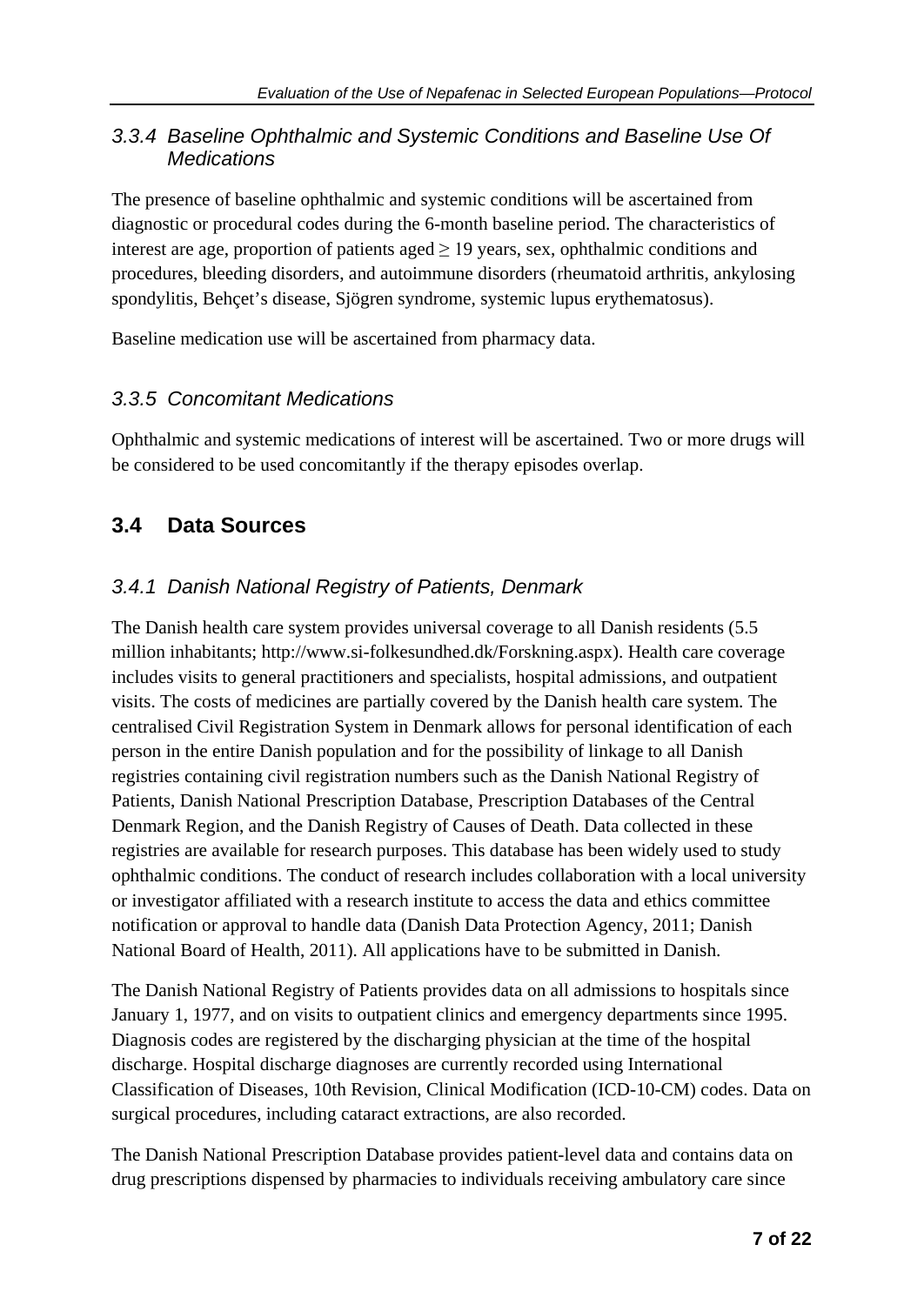1994. Denmark also has two regional prescription databases (Odense and Aarhus) established for research purposes. The national and regional prescription databases collect data on reimbursed drugs. In addition, the Danish National Prescription Database collects data on unreimbursed drugs. The Danish National Prescription Database has the ability to capture nepafenac use: as of 31 December 2010, 30,000 prescriptions have been issued for an estimated 14,607 patients (Danish Medicines Agency, 2011).

Regarding use of concomitant medications, the Danish National Prescription Database includes prescriptions for ophthalmic drugs (e.g., ophthalmic diclofenac, ophthalmic flurbiprofen) and non-ophthalmic drugs, topical or systemic, used in the primary care setting. Dose and duration of prescription use are not available, but can be derived from the number of prescriptions and the dispensed strength. The Danish National Prescription Database has been used to study selected ocular endpoints, including cataracts, in many occasions (Haargaard et al., 2004; Rasmusen et al., 2011).

### *3.4.2 PHARMO Medical Record Linkage System, the Netherlands*

The PHARMO medical record linkage system is a population-based data tracking system that includes complete patient-level information on patient demographics, mortality, in-hospital and ambulatory drug dispensing, hospital morbidity, clinical laboratory test results, pathology reports, and general practitioner information for 3.2 million community-dwelling inhabitants of 65 municipal areas in the Netherlands [\(http://www.pharmo.nl/\)](http://www.pharmo.nl/).

Hospital morbidity data are available in the Dutch National Medical Register. Hospital discharge diagnoses are recorded using  $\text{ICD-9-CM}^1$  $\text{ICD-9-CM}^1$  codes. The drug exposure inpatient database comprises hospital pharmacy data collected in a growing number of hospitals in the Netherlands. Currently, hospital data are collected at the patient level for more than 1 million patients. The hospital pharmacy database consists of a representative sample of hospital pharmacies scattered over the Netherlands. The inpatient database includes data on inpatient medication orders (type of drug, dose, time of administration, and duration of use), reasons for hospitalisation (discharge diagnoses), duration of hospitalisation, and procedures.

For the study on nepafenac use, a combination of hospital and ambulatory drug dispensing, hospital morbidity, and general practitioner databases is needed. Information on nepafenac is captured in the drug exposure inpatient database and the outpatient pharmacy database. Information on cataract extraction is available in hospital morbidity data, except for procedures performed in specialist clinics. For those procedures, general practitioner data will be used to identify referral to a specialist for extraction of the cataract or the presence of cataract as a disease. Medical records could be reviewed.

The PHARMO medical record linkage system has been used to study diabetic cataract (Van der Linden et al., 2009).

<span id="page-8-0"></span><sup>&</sup>lt;sup>1</sup> International Classification of Diseases, Ninth Revision, Clinical Modification.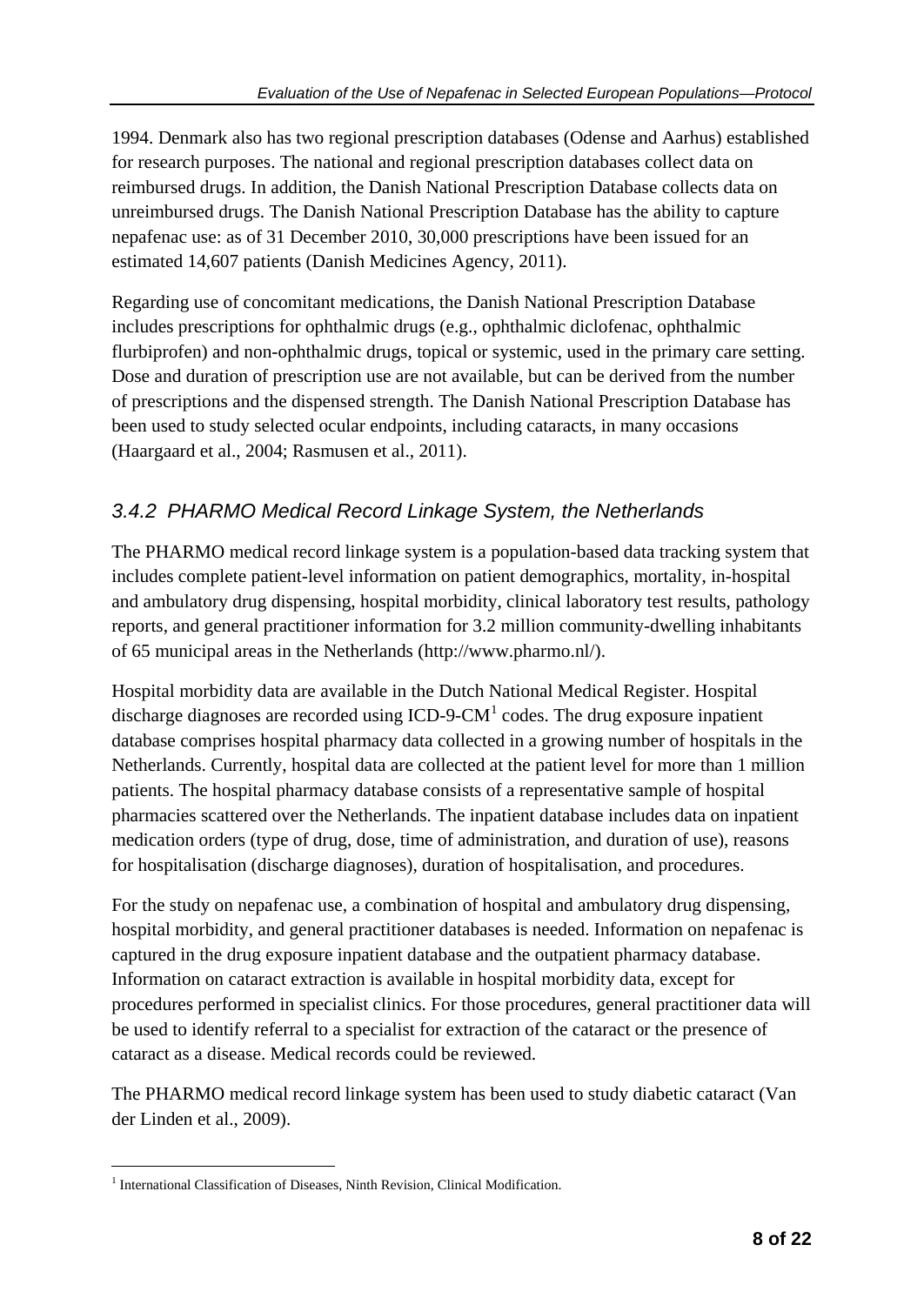#### *3.4.3 Suitability of the Data Sources for this Research*

To evaluate the potential of these and other data sources for this research effort, we have conducted a feasibility evaluation. We selected 5 European countries and assessed the potential of their databases for the current drug utilisation study. The selection of the candidate countries/databases was based on the 2012 expected sales for nepafenac (provided by Alcon), expected launch date or date of price change (provided by Alcon), nepafenac reimbursement status, and availability of data suitable for a drug utilisation study. The evaluation of the candidate databases was based on their ability to capture nepafenac use (current use, which reflects use under the first indication, and expected use), characteristics of nepafenac users, concomitant use of other medications, and published literature on related outcomes using each database. We proposed that the drug utilisation study be conducted using the Danish National Registry of Patients (Denmark) and PHARMO medical record linkage system (the Netherlands). The Clinical Practice Research Datalink (CPRD; United Kingdom) and the Swedish National Registers will be considered backup data sources.

# **3.5 Data Management**

Data will be managed and analyses will be implemented by the database custodians according to protocols developed in collaboration with RTI Health Solutions (RTI-HS) and the research institutions that maintain the databases.

# **3.6 Data Analysis**

The analysis will be descriptive (i.e., no statistical tests will be conducted). The analysis will be performed separately for each country and each individual drug of interest.

#### *3.6.1 Baseline Analysis*

Baseline characteristics of users of nepafenac and users of other selected ophthalmic NSAIDs in each population will be displayed in a tabular format. The characteristics of interest are age (mean age, proportion of patients aged  $\geq$  19 years, mean age among patients aged  $\geq$  19 years, proportion of patients aged  $\leq 18$  years, mean age among patients aged  $\leq 18$  years); sex; and systemic conditions including autoimmune disorders, bleeding disorders, and diabetes mellitus.

The distribution of conditions associated with drug use by age will be presented as a table. Potential conditions considered are cataract surgery, refractive procedures (photorefractive keratotomy, laser in situ keratotomy, and non-specified or other refractive procedures), other ophthalmic procedures, two or more ophthalmic surgeries or procedures, dry eye/Sjögren syndrome, uveitis/iritis, ophthalmic manifestations of allergy, ocular pain, macular oedema, and vitreous-related disorders.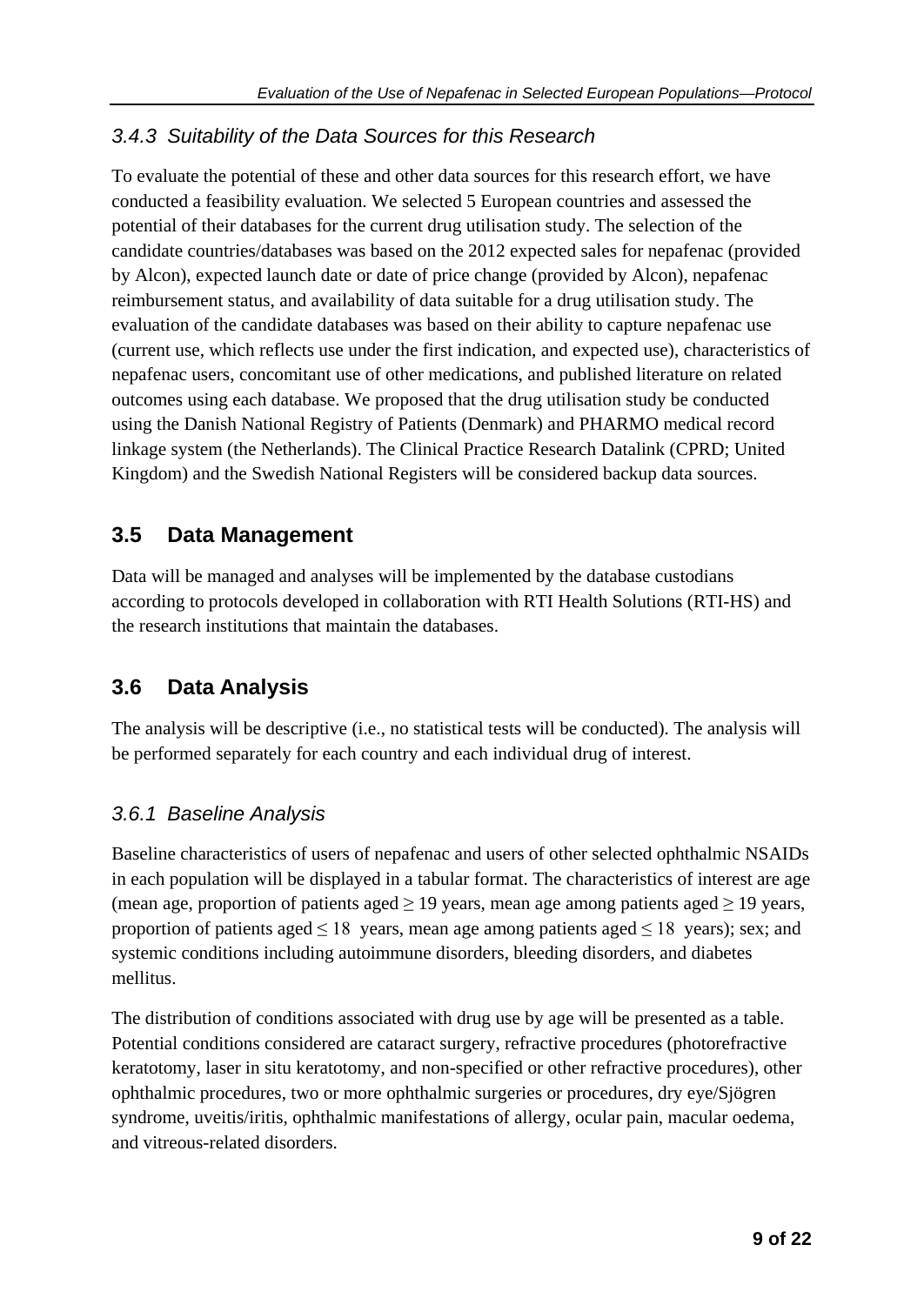In patients with cataract surgery associated with use of nepafenac or other selected ophthalmic NSAIDs, we will also assess the presence of previous ophthalmic conditions and procedures, e.g., previous cataract surgery, refractive procedures (photorefractive keratotomy, laser in situ keratotomy, non-specified or other refractive procedures), other ophthalmic procedures, two or more ophthalmic surgeries or procedures, dry eye/Sjögren syndrome, uveitis/iritis, ophthalmic manifestations of allergy, ocular pain, macular oedema, and vitreous-related disorders.

### *3.6.2 Drug Utilisation Analysis*

The drug utilisation analysis will involve the calculation of proportions of use stratified by age, medical conditions associated with nepafenac or other selected ophthalmic NSAID therapy episodes, duration, and presence of comorbidities or comedications. The following proportions of use are of special interest:

- Use associated with cataract surgery for longer than 21 days in adult patients without diabetes
- Use associated with cataract surgery for longer than 60 days in adult patients with diabetes
- Concomitant use of other medications in patients with or without surgery.
- Concurrent use of medications that may delay healing (e.g., other ophthalmic NSAIDs, systemic or ophthalmic steroids)
- Concurrent use of medications that may increase bleeding time (e.g., ophthalmic NSAIDs, antiplatelets, anticoagulants)

Results will be displayed in a tabular format for each country.

# **3.7 Quality Control**

Standard operating procedures at each research centre will guide the conduct of the study. These procedures include internal quality audits, rules for secure and confidential data storage, methods to maintain and archive project documents, quality-control procedures for programming, standards for writing analysis plans, and requirements for senior scientific review.

At RTI-HS an independent Office of Quality Assurance will perform audits and assessments that involve various aspects of the project, including but not limited to education and training documentation, data entry, data transfer, and institutional review board documentation. Such audits would be conducted by the Office of Quality Assurance according to established criteria in standard operating procedures and other applicable procedures.

A quality-assurance audit of this study may be conducted by the sponsor or the sponsor's designees.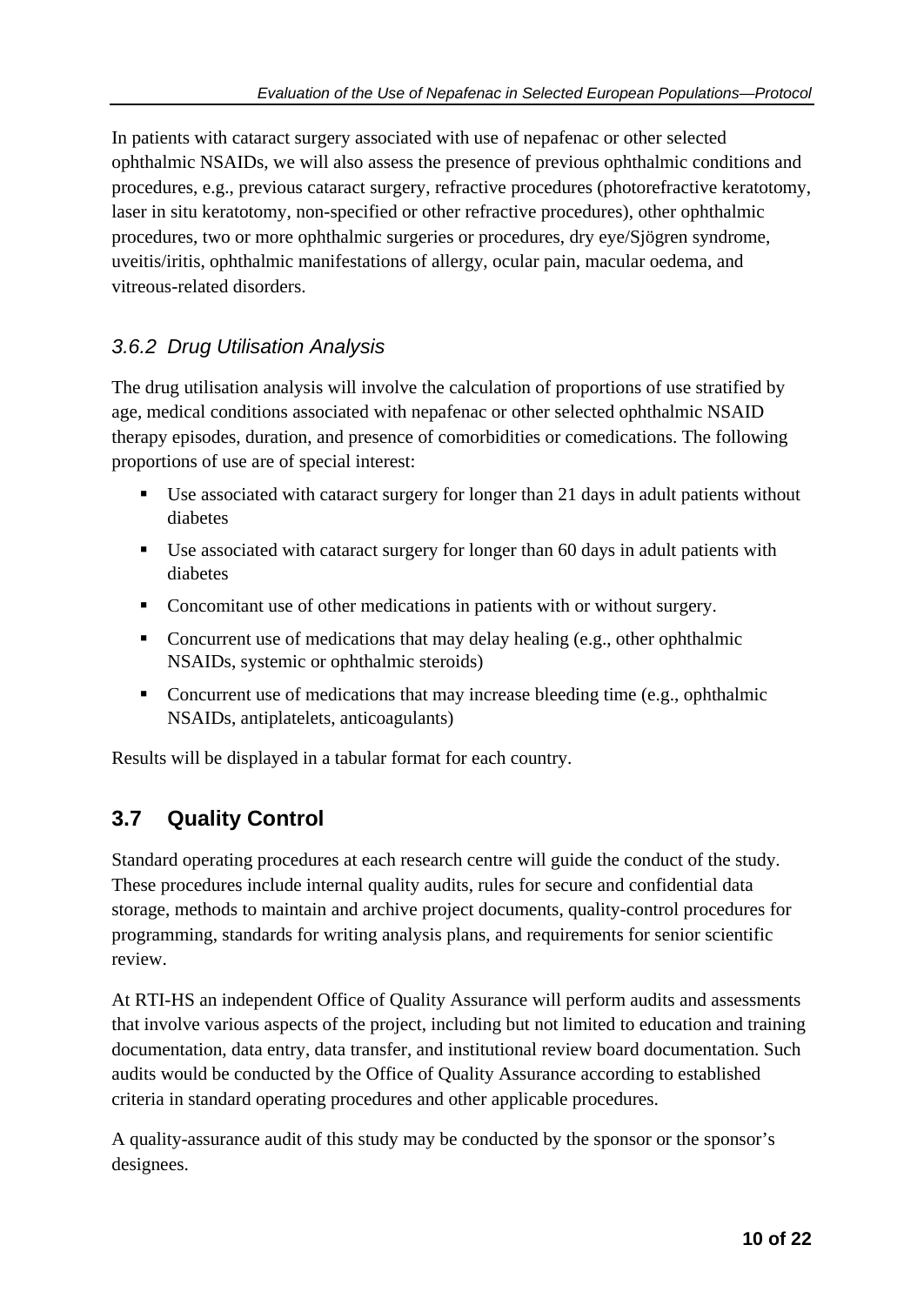Appropriate data storage and archiving procedures will be followed (i.e., storage on CD-ROM and DVD), with periodic backup of files to tape. Standard procedures will be in place at each research centre to restore files in the event of a hardware or software failure.

# **3.8 Limitations and Strengths of the Research Methods**

Neither the National databases in Denmark nor the PHARMO database have direct information on indication. Although the study design intends to capture all conditions and procedures around the dispensing date, errors could be made when assigning the medical condition or procedures as indications. However, cataract surgeries are less likely to be missed than the other ophthalmic conditions.

In PHARMO, information on cataract extraction is available in hospital morbidity data, except for procedures performed in specialist clinics. For those procedures, general practitioner data will be used to identify referral to the specialist for extraction of the cataract or the presence of cataract as a disease, or specialist letters or reports. Medical records can be reviewed. However, if this process does not enable identification of 100% of the cataract surgeries, some nepafenac use could be misclassified as off-label.

As in any study on off-label medication utilisation, we cannot ignore that clinicians might record diagnoses aligned with approved indications, which would lead to an underestimation of off-label use. However, because in this study the condition associated with nepafenac use will be retrieved from medical information contemporary to the dispensing, rather than from pharmacy data, we do not expect this potential concern to be a problem. In a prospective study with data specifically collected to assess off-label use, clinicians may be more inclined to align diagnoses with approved indications than when working in their day-to-day clinical care setting.

# **4 PROTECTION OF HUMAN SUBJECTS**

Institutional review board approval and/or any other required reviews of the study protocol by specific committees will be obtained in accordance with applicable national and local regulations.

In Denmark, the study will require notification of or approval by the ethics committee (Danish Data Protection Agency, 2011; Danish National Board of Health, 2011). PHARMO is not allowed to disclose any information that may be traced back to identifiable persons. Therefore, no approval of ethics committees will be needed in the Netherlands.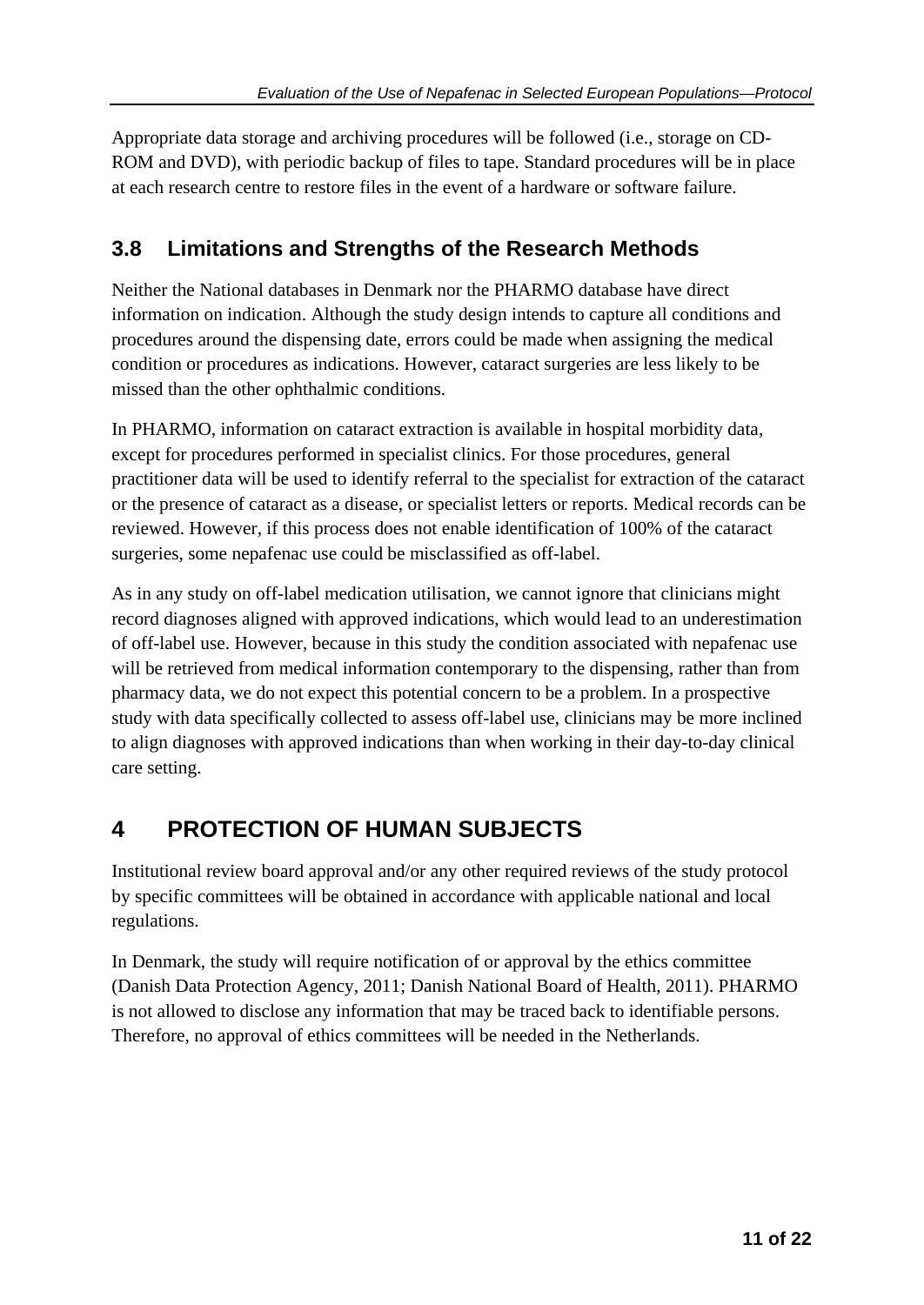# **5 MANAGEMENT AND REPORTING OF ADVERSE EVENTS/ADVERSE REACTIONS**

According to the new *Guideline on Good Pharmacovigilance Practices (GPV), Module VI* (EMA and Heads of Medicines Agencies, 2012),

*"For non-interventional study designs which are based on secondary use of data, adverse reactions reporting is not required. All adverse events/reactions should be summarised in the final study report."*

For studies in which the research team uses data from automated health care databases only, according to the International Society for Pharmacoepidemiology (2007) *Guidelines for Good Pharmacoepidemiology Practices (GPP),*

*"Aggregate analysis of database studies can identify an unexpected increase in risk associated with a particular exposure. Such studies may be reportable as study reports, but typically do not require reporting of individual cases. Moreover, access to automated databases does not confer a special obligation to assess and/or report any individual events contained in the databases. Formal studies conducted using these databases should adhere to these guidelines."*

# **6 PLANS FOR DISSEMINATING AND COMMUNICATING STUDY RESULTS**

The study protocol, study status, and reports will be included in regulatory communications in line with the risk management plan and other regulatory milestones and requirements.

When reporting results of this study, the checklist entitled Strengthening the Reporting of Observational Studies in Epidemiology (STROBE) (2007) will be followed.

# **7 OTHER GOOD RESEARCH PRACTICE**

The study will be conducted in accordance with the International Society for Pharmacoepidemiology (2007) *Guidelines for Good Pharmacoepidemiology Practices (GPP),* the European Network of Centres for Pharmacoepidemiology and Pharmacovigilance (ENCePP) *Guide on Methodological Standards in Pharmacoepidemiology* (ENCePP, 2011a).

The ENCePP *Checklist for Study Protocols* (ENCePP, 2011b) will be completed, and the study will be registered in the ENCePP study registry (ENCePP, 2010).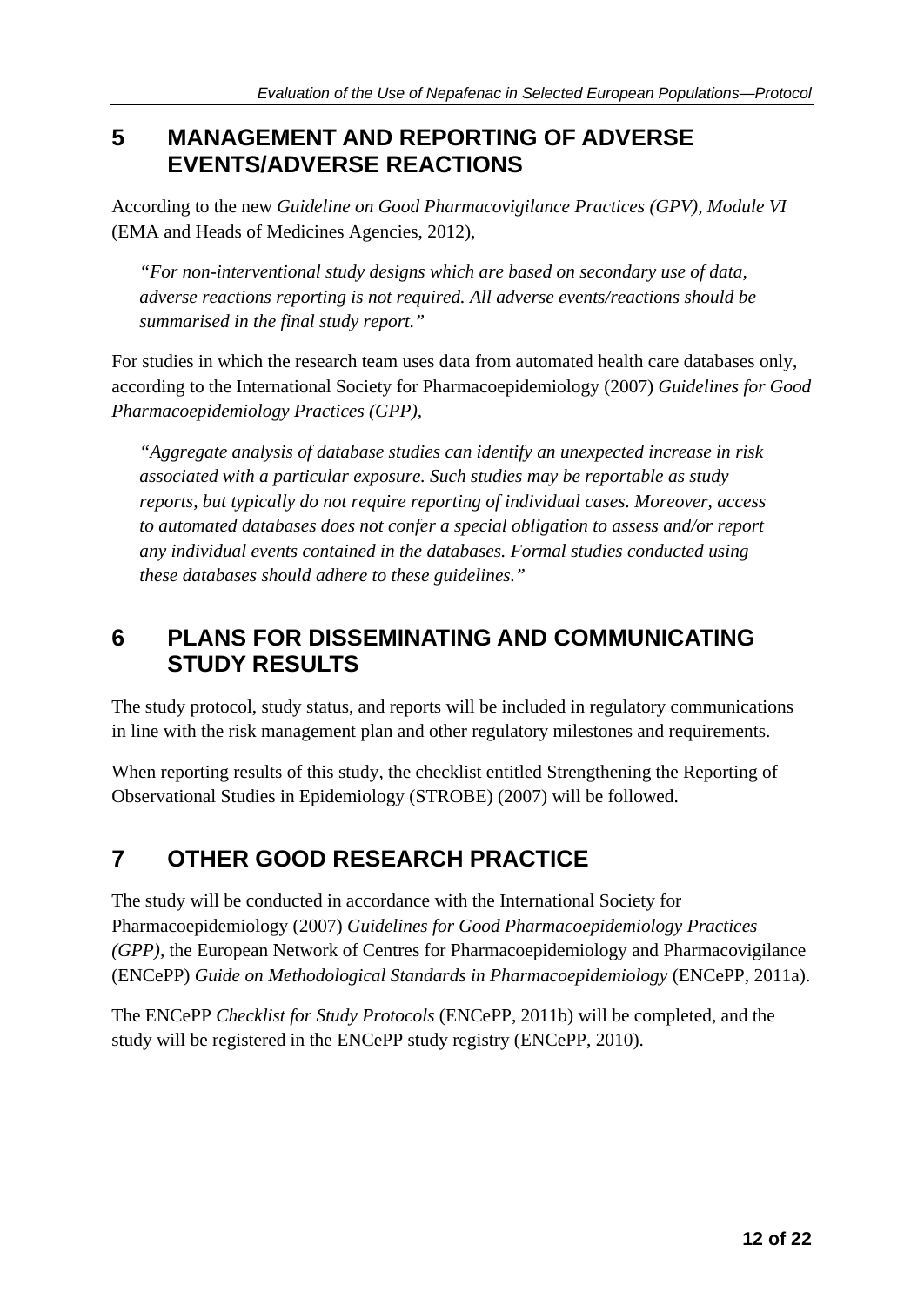# **8 REFERENCES**

Danish Data Protection Agency. Introduction to the Danish Data Protection Agency. Updated April 14, 2011. Available at: [http://www.datatilsynet.dk/english/.](http://www.datatilsynet.dk/english/) Accessed 8 March 2012.

Danish Medicines Agency. Medicine sales in Denmark. 2011. Available at: [http://www.medstat.dk/en.](http://www.medstat.dk/en) Accessed 3 April 2012.

Danish National Board of Health. Web site. 2011. Available at: [http://www.sst.dk/English.aspx.](http://www.sst.dk/English.aspx) Accessed 8 March 2012.

European Medicines Agency and Heads of Medicines Agencies. Guideline on good pharmacovigilance practices (GVP). Module VI – management and reporting of adverse reactions to medicinal products (EMA/873138/2011). 20 February 2012. Available at:

[http://www.ema.europa.eu/docs/en\\_GB/document\\_library/Scientific\\_guideline/20](http://www.ema.europa.eu/docs/en_GB/document_library/Scientific_guideline/2012/02/WC500123203.pdf) [12/02/WC500123203.pdf.](http://www.ema.europa.eu/docs/en_GB/document_library/Scientific_guideline/2012/02/WC500123203.pdf) Accessed 24 May 2012.

- European Network of Centres for Pharmacoepidemiology and Pharmacovigilance (ENCePP). Electronic register of studies. Version 3.0.46. 2010. Available at: [http://www.encepp.eu/encepp/studiesDatabase.jsp.](http://www.encepp.eu/encepp/studiesDatabase.jsp) Accessed 8 March 2012.
- European Network of Centres for Pharmacoepidemiology and Pharmacovigilance (ENCePP). ENCePP checklist for study protocols (revision 1). July 25, 2011b. Available at: [http://www.encepp.eu/standards\\_and\\_guidances/index.html.](http://www.encepp.eu/standards_and_guidances/index.html) Accessed 8 March 2012.
- European Network of Centres for Pharmacoepidemiology and Pharmacovigilance (ENCePP). Guide on methodological standards in pharmacoepidemiology. May 13, 2011a. Available at: [http://www.encepp.eu/standards\\_and\\_guidances/index.html.](http://www.encepp.eu/standards_and_guidances/index.html) Accessed 8 March

2012.

- Haargaard B, Wohlfahrt J, Fledelius HC, Rosenberg T, Melbye M. Incidence and cumulative risk of childhood cataract in a cohort of 2.6 million Danish children. Invest Ophthalmol Vis Sci. 2004 May;45(5):1316-20.
- International Committee of Medical Journal Editors (ICMJE). Uniform requirements for manuscripts submitted to biomedical journals: writing and editing for biomedical publication. Updated Apr 2010. Available at: [http://www.icmje.org/urm\\_main.html.](http://www.icmje.org/urm_main.html) Accessed 8 March 2012.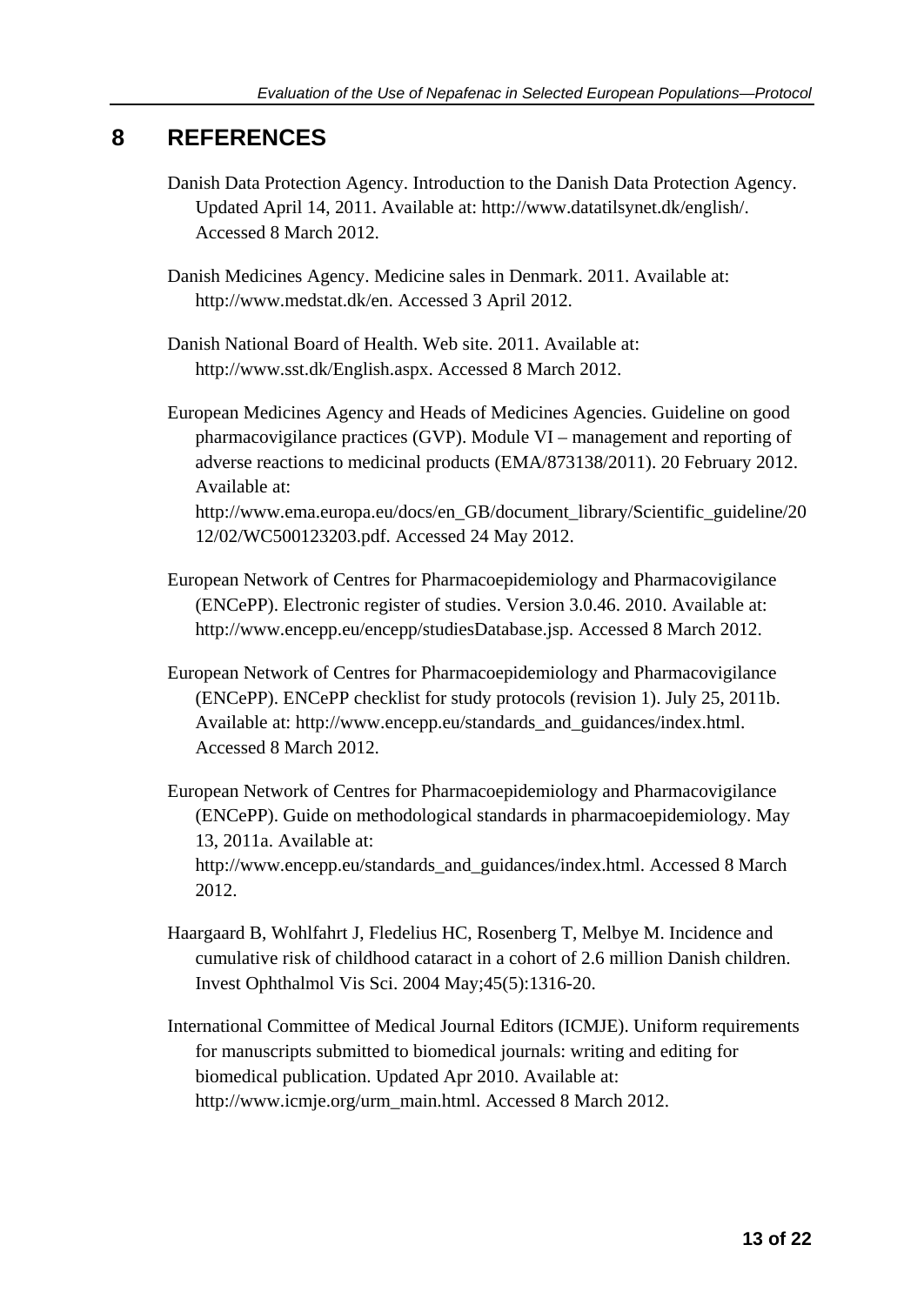- International Society for Pharmacoepidemiology (ISPE). Guidelines for good pharmacoepidemiology practices (GPP). Apr 2007. Available at: [http://www.pharmacoepi.org/resources/guidelines\\_08027.cfm.](http://www.pharmacoepi.org/resources/guidelines_08027.cfm) Accessed 8 March 2012.
- Lafuma A, Salmon JF, Robert J, Berdeaux G. Treatment persistence and costeffectiveness of latanoprost/latanoprost-timolol, bimatoprost/bimatoprost-timolol, and travoprost/travoprost-timolol in glaucoma: an analysis based on the United Kingdom General Practitioner Research Database. Clin Ophthalmol. 2011;5:361- 7.
- Rasmussen LD, Kessel L, Molander LD, Pedersen C, Gerstoft J, Kronborg G, et al. Risk of cataract surgery in HIV-infected individuals: a Danish Nationwide Population-based cohort study. Clin Infect Dis. 2011 Dec;53(11):1156-63.
- STROBE (Strengthening the Reporting of Observational Studies in Epidemiology) statement. STROBE checklists. 2007. Available at: [http://www.strobe](http://www.strobe-statement.org/index.php?id=available-checklists)[statement.org/index.php?id=available-checklists.](http://www.strobe-statement.org/index.php?id=available-checklists) Accessed 8 March 2012.
- van der Linden MW, Plat AW, Erkens JA, Emneus M, Herings RM. Large impact of antidiabetic drug treatment and hospitalizations on economic burden of diabetes mellitus in The Netherlands during 2000 to 2004. Value Health. 2009 Sep;12(6):909-14.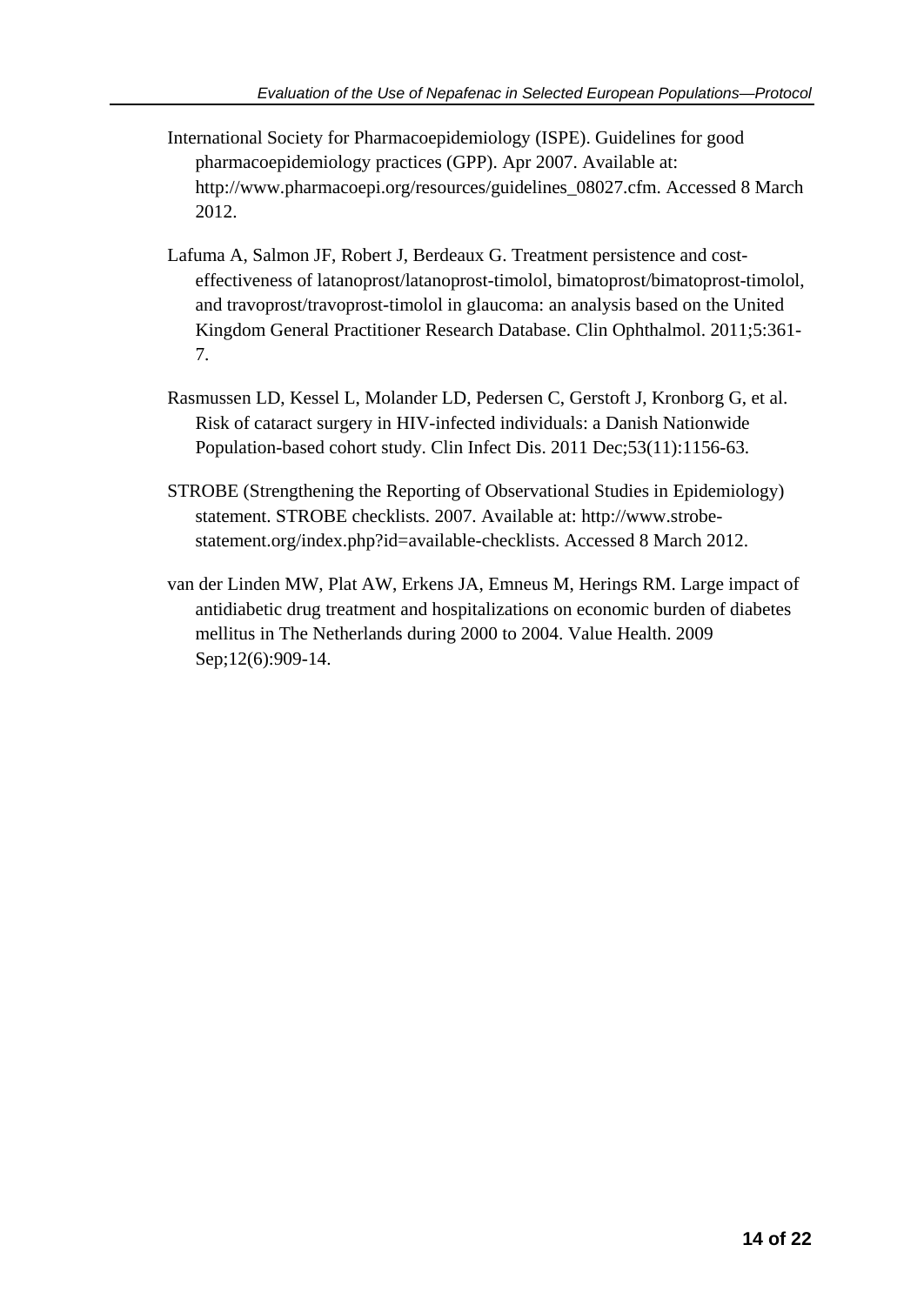# Annex I. ENCePP Checklist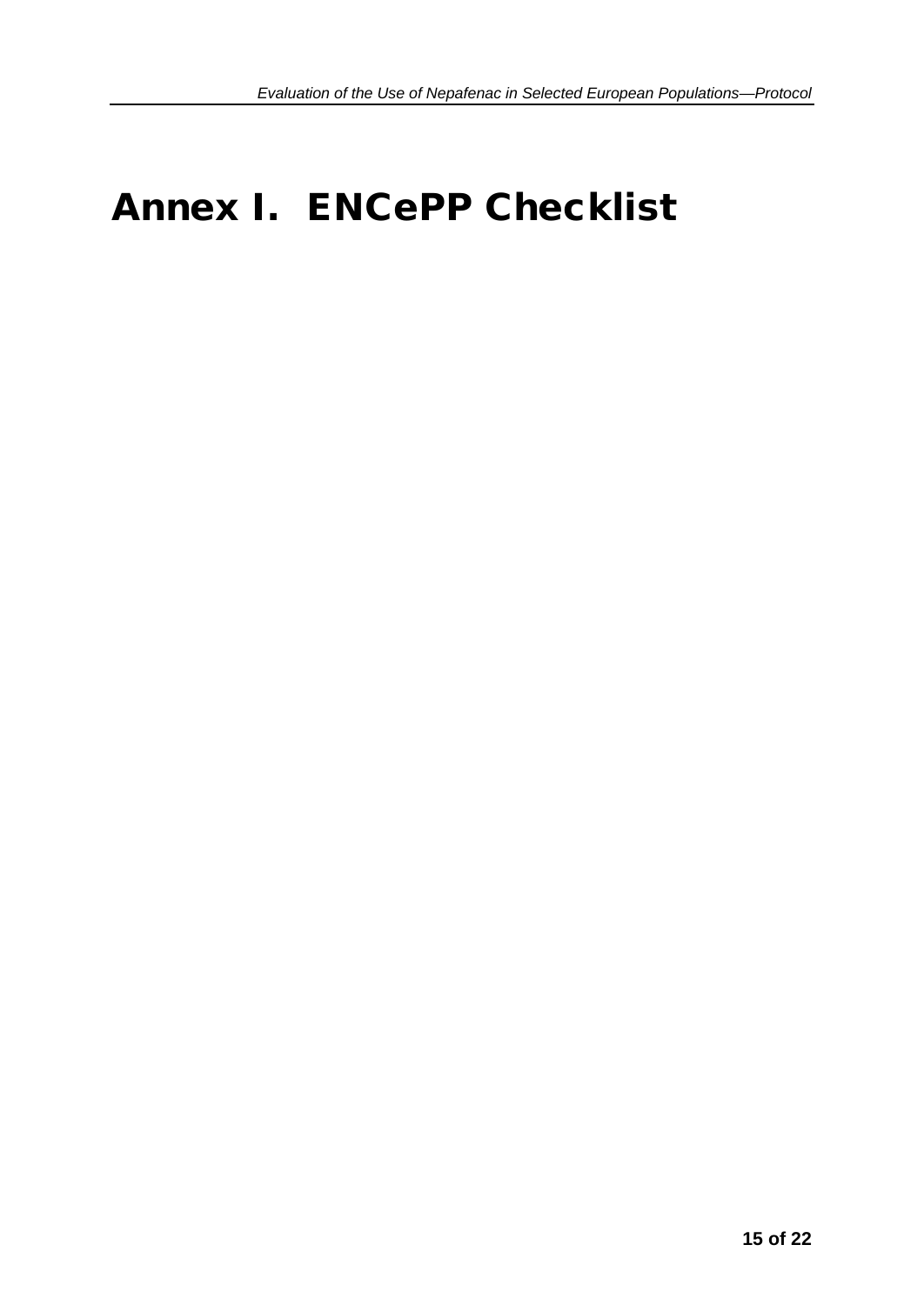



Doc.Ref. EMEA/540136/2009

European Network of Centres for Pharmacoepidemiology and Pharmacovigilance

# **ENCePP Checklist for Study Protocols (Revision 2)**

Adopted by the ENCePP Steering Group on 14/01/2013

The [European Network of Centres for Pharmacoepidemiology and Pharmacovigilance](http://www.encepp.eu/)  [\(ENCePP\)](http://www.encepp.eu/) welcomes innovative designs and new methods of research. This Checklist has been developed by ENCePP to stimulate consideration of important principles when designing and writing a pharmacoepidemiological or pharmacovigilance study protocol. The Checklist is intended to promote the quality of such studies, not their uniformity. The user is also referred to the [ENCePP Guide on Methodological Standards in Pharmacoepidemiology](http://www.encepp.eu/standards_and_guidances/index.shtml) which reviews and gives direct electronic access to guidance for research in pharmacoepidemiology and pharmacovigilance.

For each question of the Checklist, the investigator should indicate whether or not it has been addressed in the study protocol. If the answer is "Yes", the page number(s) of the protocol where this issue has been discussed should be specified. It is possible that some questions do not apply to a particular study (for example in the case of an innovative study design). In this case, the answer 'N/A' (Not Applicable) can be checked and the "Comments" field included for each section should be used to explain why. The "Comments" field can also be used to elaborate on a "No" answer.

This Checklist should be included as an Annex by marketing authorisation holders when submitting the protocol of a non-interventional post-authorisation safety study (PASS) to a regulatory authority (see the [Guidance on the format and content of the protocol of non](http://www.ema.europa.eu/docs/en_GB/document_library/Other/2012/10/WC500133174.pdf)[interventional post-authorisation safety studies\)](http://www.ema.europa.eu/docs/en_GB/document_library/Other/2012/10/WC500133174.pdf). Note, the Checklist is a supporting document and does not replace the format of the protocol for PASS as recommended in the Guidance and Module VIII of the Good pharmacovigilance practices (GVP).

|     | <b>Section 1: Milestones</b>                | Yes | <b>No</b> | N/A | Page<br>Number(s) |
|-----|---------------------------------------------|-----|-----------|-----|-------------------|
| 1.1 | Does the protocol specify timelines for     |     |           |     |                   |
|     | 1.1.1 Start of data collection <sup>1</sup> |     |           |     | 11                |
|     | 1.1.2 End of data collection <sup>2</sup>   |     |           |     | 11                |
|     | 1.1.3 Study progress report(s)              |     |           |     | 11                |
|     | 1.1.4 Interim progress report(s)            |     |           |     |                   |
|     | 1.1.5 Registration in the EU PAS register   |     |           |     | 22                |
|     | 1.1.6 Final report of study results         |     |           |     |                   |

Comments:

The protocol specifies that the study will be registered in the EU PAS register, but the protocol does not specify it as a milestone.

<span id="page-16-0"></span> $<sup>1</sup>$  Date from which information on the first study is first recorded in the study dataset or, in the case of secondary use of data, the date from which</sup> data extraction starts.

<span id="page-16-1"></span><sup>&</sup>lt;sup>2</sup> Date from which the analytical dataset is completely available.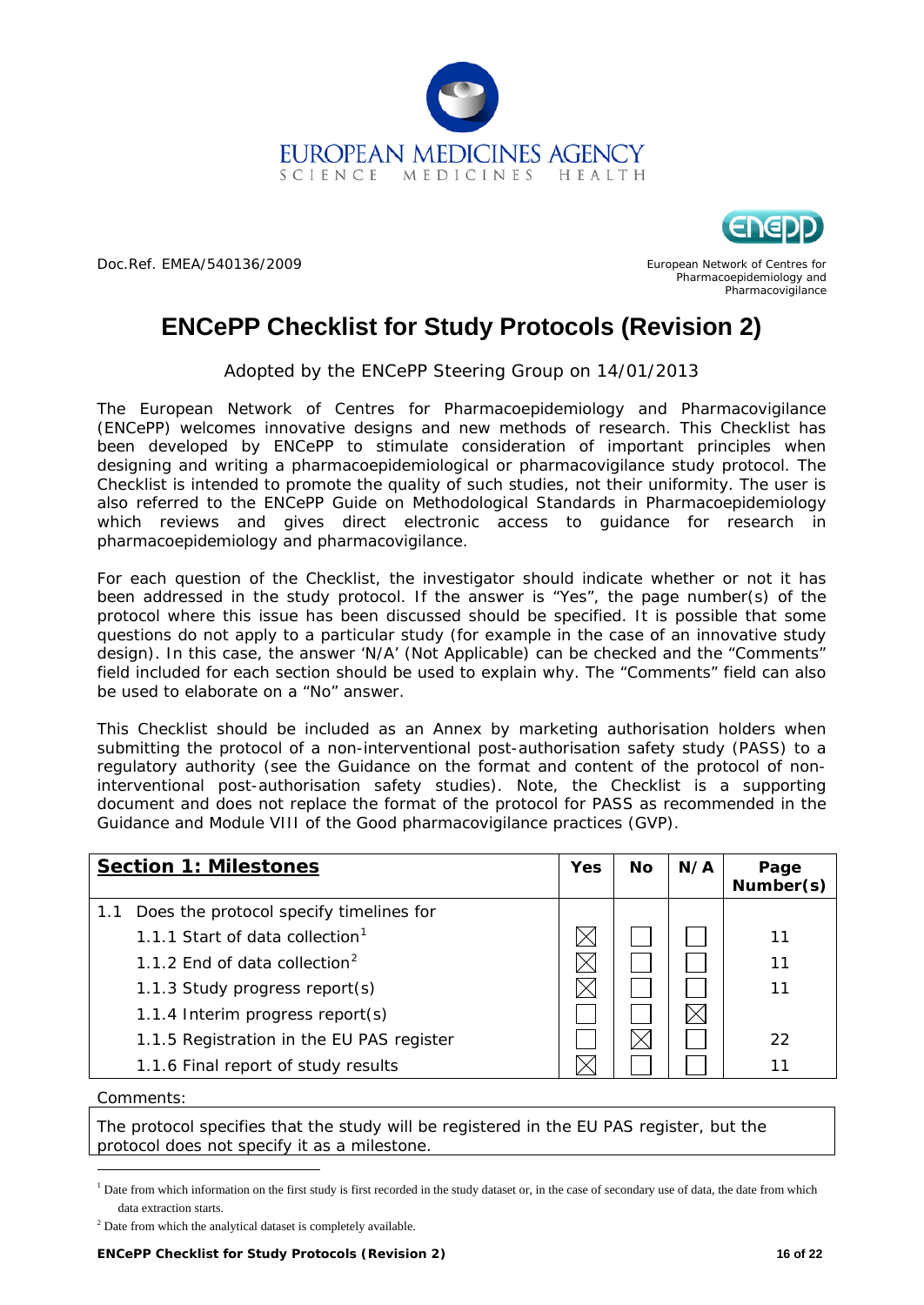|     | <b>Section 2: Research question</b>                                                                                                                                   | <b>Yes</b> | <b>No</b> | N/A | Page<br>Number(s) |
|-----|-----------------------------------------------------------------------------------------------------------------------------------------------------------------------|------------|-----------|-----|-------------------|
| 2.1 | Does the formulation of the research question and<br>objectives clearly explain:                                                                                      |            |           |     |                   |
|     | 2.1.1 Why the study is conducted? (e.g. to address an<br>important public health concern, a risk identified in the risk<br>management plan, an emerging safety issue) |            |           |     | 12                |
|     | 2.1.2 The objectives of the study?                                                                                                                                    |            |           |     | 12                |
|     | 2.1.3 The target population? (i.e. population or subgroup<br>to whom the study results are intended to be generalised)                                                |            |           |     | 12                |
|     | 2.1.4 Which formal hypothesis(-es) is (are) to be<br>tested?                                                                                                          |            |           |     |                   |
|     | 2.1.5 if applicable, that there is no a priori<br>hypothesis?                                                                                                         |            |           |     | 12                |

This is a drug utilization study, and there are no hypothesis under study.

|     | Section 3: Study design                                                                                                                                                                                                                | <b>Yes</b> | Nο | N/A | Page<br>Number(s) |
|-----|----------------------------------------------------------------------------------------------------------------------------------------------------------------------------------------------------------------------------------------|------------|----|-----|-------------------|
| 3.1 | Is the study design described? (e.g. cohort, case-control,<br>randomised controlled trial, new or alternative design)                                                                                                                  |            |    |     |                   |
|     | 3.2 Does the protocol specify the primary and secondary<br>(if applicable) endpoint(s) to be investigated?                                                                                                                             |            |    |     | $12 - 15$         |
|     | 3.3 Does the protocol describe the measure(s) of effect?<br>(e.g. relative risk, odds ratio, deaths per 1000 person-years,<br>absolute risk, excess risk, incidence rate ratio, hazard ratio,<br>number needed to harm (NNH) per year) |            |    |     |                   |

Comments: Comments: Comments: Comments: Comments: Comments: Comments: Comments: Comments: Comments: Comments: Comments: Comments: Comments: Comments: Comments: Comments: Comments: Comments: Comments: Comments: Comments: Co

|     | Section 4: Source and study populations                                                                                                          | <b>Yes</b> | No. | N/A | Page<br>Number(s) |
|-----|--------------------------------------------------------------------------------------------------------------------------------------------------|------------|-----|-----|-------------------|
| 4.1 | Is the source population described?                                                                                                              |            |     |     | $15 - 17$         |
| 4.2 | Is the planned study population defined in terms of:                                                                                             |            |     |     |                   |
|     | 4.2.1 Study time period?                                                                                                                         | IX         |     |     | $12 - 13$         |
|     | 4.2.2 Age and sex?                                                                                                                               |            |     |     | $12 - 13$         |
|     | 4.2.3 Country of origin?                                                                                                                         |            |     |     | $12 - 13$         |
|     | 4.2.4 Disease/indication?                                                                                                                        |            |     |     | $12 - 13$         |
|     | 4.2.5 Co-morbidity?                                                                                                                              |            |     |     | $12 - 13$         |
|     | 4.2.6 Seasonality?                                                                                                                               |            |     |     |                   |
| 4.3 | Does the protocol define how the study population<br>will be sampled from the source population? (e.g.<br>event or inclusion/exclusion criteria) | $\bowtie$  |     |     | 13                |
|     | Comments:                                                                                                                                        |            |     |     |                   |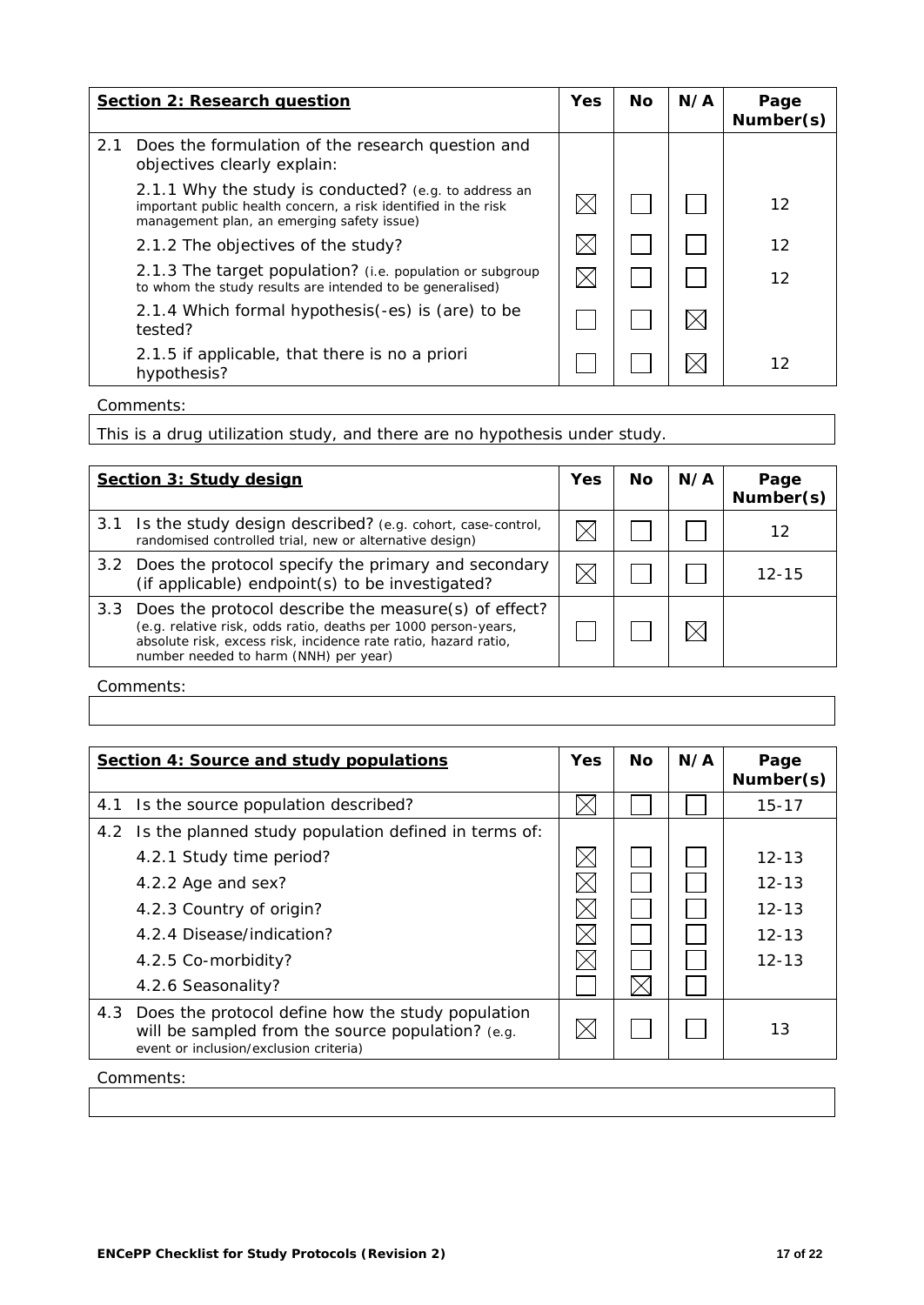|     | <b>Section 5: Exposure definition and measurement</b>                                                                                                                                                                  | <b>Yes</b> | <b>No</b> | N/A | Page<br>Number(s) |
|-----|------------------------------------------------------------------------------------------------------------------------------------------------------------------------------------------------------------------------|------------|-----------|-----|-------------------|
| 5.1 | Does the protocol describe how exposure is defined<br>and measured? (e.g. operational details for defining and<br>categorising exposure)                                                                               |            |           |     | 13                |
| 5.2 | Does the protocol discuss the validity of exposure<br>measurement? (e.g. precision, accuracy, prospective<br>ascertainment, exposure information recorded before the<br>outcome occurred, use of validation sub-study) |            |           |     | 13, 19            |
| 5.3 | Is exposure classified according to time windows?<br>(e.g. current user, former user, non-use)                                                                                                                         |            |           |     | 13                |
| 5.4 | Is exposure classified based on biological<br>mechanism of action and taking into account the<br>pharmacokinetics and pharmacodynamics of the<br>drug?                                                                 |            |           |     | 13                |
| 5.5 | Does the protocol specify whether a dose-dependent<br>or duration-dependent response is measured?                                                                                                                      |            |           |     |                   |

Only current exposure is of interest.

|     | Section 6: Endpoint definition and measurement                                                                                                                                                                                        | <b>Yes</b> | Nο | N/A | Page<br>Number(s) |
|-----|---------------------------------------------------------------------------------------------------------------------------------------------------------------------------------------------------------------------------------------|------------|----|-----|-------------------|
| 6.1 | Does the protocol describe how the endpoints are<br>defined and measured?                                                                                                                                                             |            |    |     |                   |
|     | 6.2 Does the protocol discuss the validity of endpoint<br>measurement? (e.g. precision, accuracy, sensitivity,<br>specificity, positive predictive value, prospective or retrospective<br>ascertainment, use of validation sub-study) |            |    |     |                   |

Comments:

|     | Section 7: Confounders and effect modifiers                                                                                                      | <b>Yes</b> | Nο | N/A | Page<br>Number(s) |
|-----|--------------------------------------------------------------------------------------------------------------------------------------------------|------------|----|-----|-------------------|
| 7.1 | Does the protocol address known confounders? (e.g.<br>collection of data on known confounders, methods of controlling<br>for known confounders)  |            |    |     |                   |
|     | 7.2 Does the protocol address known effect modifiers?<br>(e.g. collection of data on known effect modifiers, anticipated<br>direction of effect) |            |    |     |                   |

#### Comments:

|     | <b>Section 8: Data sources</b>                                                                                                                                                        | <b>Yes</b> | Nο | N/A | Page<br>Number(s) |
|-----|---------------------------------------------------------------------------------------------------------------------------------------------------------------------------------------|------------|----|-----|-------------------|
| 8.1 | Does the protocol describe the data source(s) used<br>in the study for the ascertainment of:                                                                                          |            |    |     |                   |
|     | 8.1.1 Exposure? (e.g. pharmacy dispensing, general practice<br>prescribing, claims data, self-report, face-to-face interview, etc.)                                                   |            |    |     | 13, 15-17         |
|     | 8.1.2 Endpoints? (e.g. clinical records, laboratory markers or<br>values, claims data, self report, patient interview including scales<br>and questionnaires, vital statistics, etc.) |            |    |     |                   |
|     | 8.1.3 Covariates?                                                                                                                                                                     |            |    |     | 13-17             |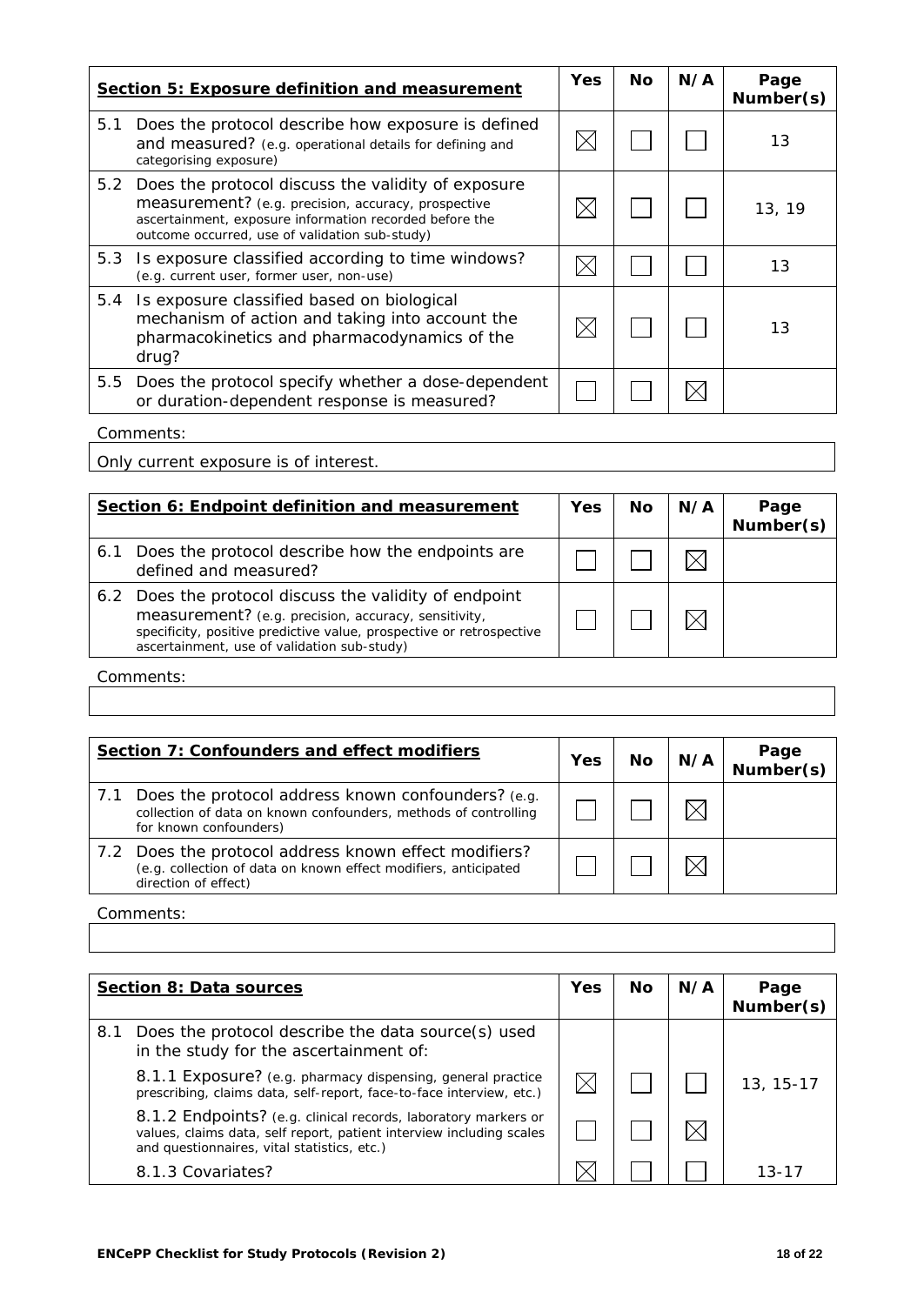|     | <b>Section 8: Data sources</b>                                                                                                        | Yes         | <b>No</b> | N/A | Page<br>Number(s) |
|-----|---------------------------------------------------------------------------------------------------------------------------------------|-------------|-----------|-----|-------------------|
| 8.2 | Does the protocol describe the information available<br>from the data source(s) on:                                                   |             |           |     |                   |
|     | 8.2.1 Exposure? (e.g. date of dispensing, drug quantity,<br>dose, number of days of supply prescription, daily dosage,<br>prescriber) | $\boxtimes$ |           |     | 13, 15-17         |
|     | 8.2.2 Endpoints? (e.g. date of occurrence, multiple event,<br>severity measures related to event)                                     |             |           |     |                   |
|     | 8.2.3 Covariates? (e.g. age, sex, clinical and drug use<br>history, co-morbidity, co-medications, life style, etc.)                   | $\boxtimes$ |           |     | $13 - 17$         |
|     | 8.3 Is a coding system described for:                                                                                                 |             |           |     |                   |
|     | 8.3.1 Diseases? (e.g. International Classification of Diseases<br>$(ICD) - 10)$                                                       | $\boxtimes$ |           |     | $15 - 17$         |
|     | 8.3.2 Endpoints? (e.g. Medical Dictionary for Regulatory<br>Activities (MedDRA) for adverse events)                                   |             |           |     |                   |
|     | 8.3.3 Exposure? (e.g. WHO Drug Dictionary, Anatomical<br>Therapeutic Chemical (ATC) Classification System)                            |             |           |     |                   |
| 8.4 | Is the linkage method between data sources<br>described? (e.g. based on a unique identifier or other)                                 | $\times$    |           |     | $15 - 17$         |

| Section 9: Study size and power                         | <b>Yes</b> | No | N/A | Page<br>Number(s) |
|---------------------------------------------------------|------------|----|-----|-------------------|
| 9.1 Is sample size and/or statistical power calculated? |            |    |     |                   |
| Comments:                                               |            |    |     |                   |

| Section 10: Analysis plan                                                 | Yes | No. | N/A | Page<br>Number(s) |
|---------------------------------------------------------------------------|-----|-----|-----|-------------------|
| 10.1 Does the plan include measurement of excess risks?                   |     |     |     |                   |
| 10.2 Is the choice of statistical techniques described?                   |     |     |     | 18, 19            |
| 10.3 Are descriptive analyses included?                                   |     |     |     | 18                |
| 10.4 Are stratified analyses included?                                    |     |     |     | 18, 19            |
| 10.5 Does the plan describe the methods for adjusting for<br>confounding? |     |     |     |                   |
| 10.6 Does the plan describe methods addressing effect<br>modification?    |     |     |     |                   |
| Comments:                                                                 |     |     |     |                   |

| Section 11: Data management and quality control                                                                                                                 | Yes | No | N/A | Page<br>Number(s) |
|-----------------------------------------------------------------------------------------------------------------------------------------------------------------|-----|----|-----|-------------------|
| 11.1 Is information provided on the management of<br>missing data?                                                                                              |     |    |     |                   |
| 11.2 Does the protocol provide information on data<br>storage? (e.g. software and IT environment, database<br>maintenance and anti-fraud protection, archiving) |     |    |     | 19                |
| 11.3 Are methods of quality assurance described?                                                                                                                |     |    |     |                   |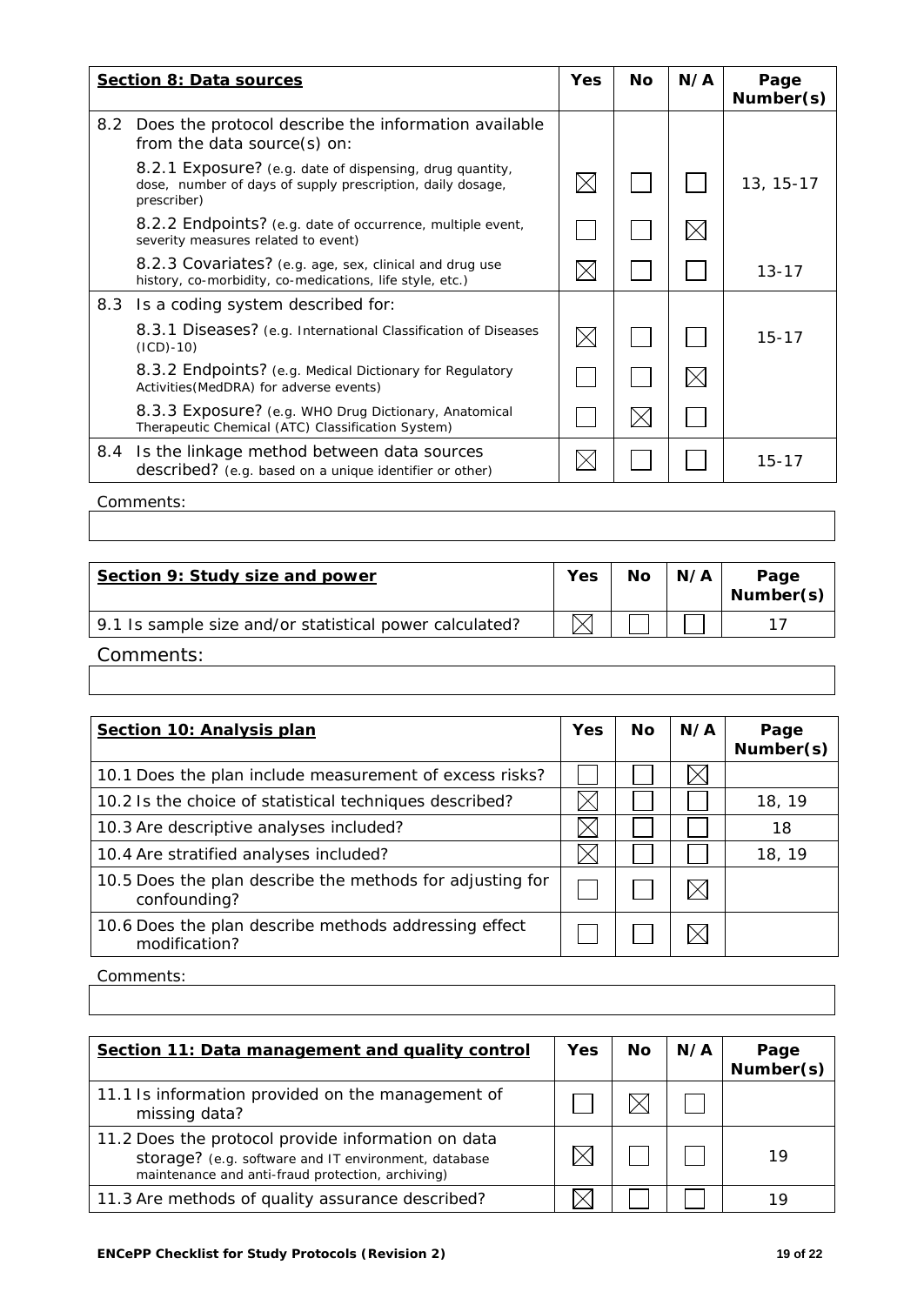| Section 11: Data management and quality control                                           | <b>Yes</b> | <b>No</b> | N/A | Page<br>Number(s) |
|-------------------------------------------------------------------------------------------|------------|-----------|-----|-------------------|
| 11.4 Does the protocol describe possible quality issues<br>related to the data source(s)? |            |           |     | $19-20$           |
| 11.5 Is there a system in place for independent review of<br>study results?               |            |           |     | $20 - 21$         |

| <b>Section 12: Limitations</b>                                                                                                                                               | Yes | <b>No</b> | N/A | Page<br>Number(s) |
|------------------------------------------------------------------------------------------------------------------------------------------------------------------------------|-----|-----------|-----|-------------------|
| 12.1 Does the protocol discuss:                                                                                                                                              |     |           |     |                   |
| 12.1.1 Selection biases?                                                                                                                                                     |     |           |     | $19 - 20$         |
| 12.1.2 Information biases?<br>(e.g. anticipated direction and magnitude of such biases,<br>validation sub-study, use of validation and external data,<br>analytical methods) |     |           |     |                   |
| 12.2 Does the protocol discuss study feasibility? (e.g.<br>sample size, anticipated exposure, duration of follow-up in a<br>cohort study, patient recruitment)               |     |           |     | 17                |
| 12.3 Does the protocol address other limitations?                                                                                                                            |     |           |     | $19 - 20$         |
| Comments:                                                                                                                                                                    |     |           |     |                   |

| <b>Section 13: Ethical issues</b>                                                                  | <b>Yes</b> | No | N/A | Page<br>Number(s) |
|----------------------------------------------------------------------------------------------------|------------|----|-----|-------------------|
| 13.1 Have requirements of Ethics Committee/<br>Institutional Review Board approval been described? |            |    |     | 20                |
| 13.2 Has any outcome of an ethical review procedure<br>been addressed?                             |            |    |     |                   |
| 13.3 Have data protection requirements been described?                                             |            |    |     |                   |
|                                                                                                    |            |    |     |                   |

Comments:

| Section 14: Amendments and deviations                                                     | Yes | <b>No</b> | N/A | Page<br>Number(s) |
|-------------------------------------------------------------------------------------------|-----|-----------|-----|-------------------|
| 14.1 Does the protocol include a section to document<br>future amendments and deviations? |     |           |     |                   |

Comments:

| Section 15: Plans for communication of study<br>results                                        | <b>Yes</b> | <b>No</b> | N/A | Page<br>Number(s) |
|------------------------------------------------------------------------------------------------|------------|-----------|-----|-------------------|
| 15.1 Are plans described for communicating study<br>results (e.g. to regulatory authorities)?  |            |           |     |                   |
| 15.2 Are plans described for disseminating study results<br>externally, including publication? |            |           |     |                   |

Comments: